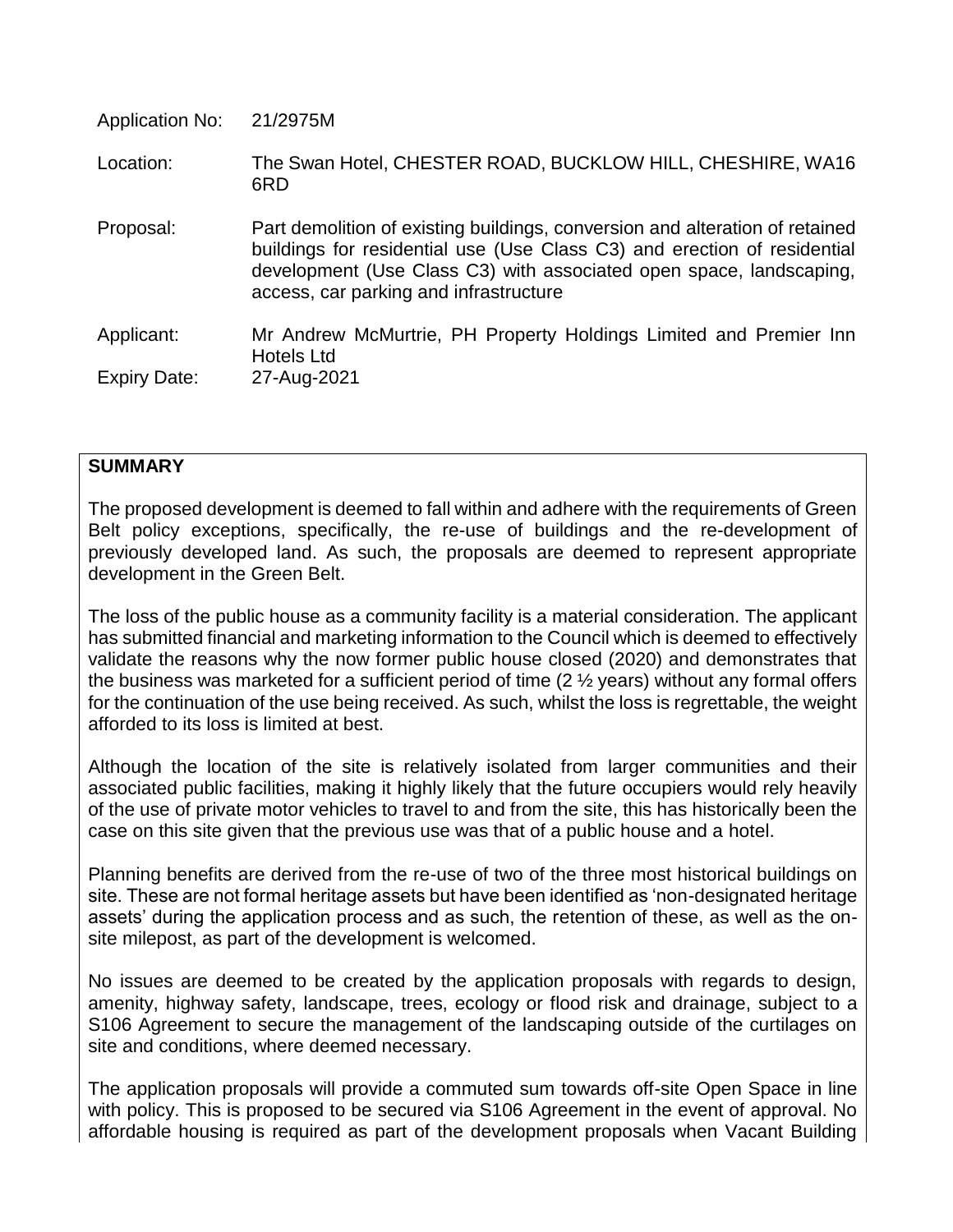Credit is applied. The development does not trigger the requirement to provide health of education contributions due to the number of dwellings sought.

Subject to a S106 Agreement to ensure an on-site management company is provided to manage landscaping outside of curtilages in addition to securing the required commuted sums towards off-site open space improvements, along with planning conditions, the application is recommended for approval.

# **RECOMMENDATION**

**APPROVE subject to a S106 Agreement to secure:**

- **£68,000 towards off-site Open Space additions, improvements and amendments to nearby facilities identified for such works**
- **Requirement to provide a Management Company to manage on-site incidental landscaping**

**and conditions**

# **REASON FOR REFERRAL**

This application is referred to Cheshire East Council's Northern Planning Committee because it's for a residential development between 1ha and 4ha (1.29ha).

# **DESCRIPTION OF SITE AND CONTEXT**

This application relates to the vacant Swan public house and hotel located on a corner plot between the B5569 to the west and the A5034 and Ciceley Mill Lane, both to the south. The application site covers an area extending 1.286 hectares.

The site lies entirely within the Green Belt and a Designated Local Landscape (Former ASCV).

# **DETAILS OF PROPOSAL**

Full planning permission is sought for the part demolition of existing buildings, conversion and alteration of retained buildings for residential use (Use Class C3) and erection of residential development (Use Class C3).

In total, 17 dwellings are proposed. The housing schedule of the development sought comprises of:

- Partially converted pub (Swan)  $-5$ -bed detached (Plot 1)
- House type A (New build)  $-$  4-bed detached (Plot 2)
- $\bullet$  House type B (New build) 5-bed detached (Plot 3)
- House type C (New build) 5-bed detached (Plots  $4 & 5$ )
- House type D1 (New build) 5-bed detached (Plots  $6 \& 8$ )
- $\bullet$  House type D2 (New build) 4-bed detached (Plot 9)
- House type E (New build) 4-bed detached (Plots  $7 < 10$ )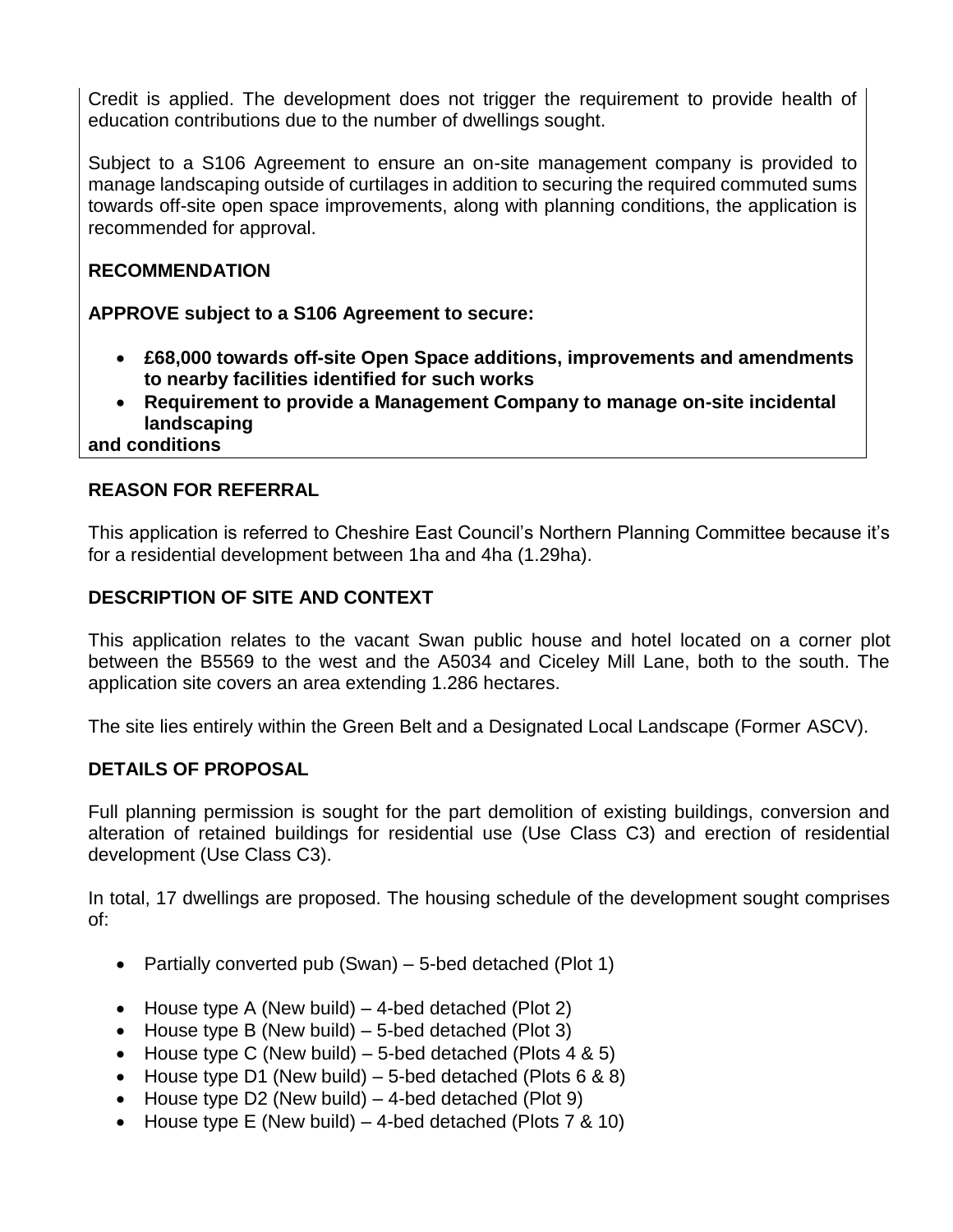- House type F (New build) 4-bed detached (Plots 11 & 12)
- House type G (New build) 5-bed detached (Plots 13 & 14)
- Converted 'Building  $3' x3$  dwellings  $-3$ -bed mews (Plots 15, 16 & 17)

Revised plans were received during the course of the application making the following main changes:

- Change in scope of the application so it now includes the retention and conversion of the older part of the Swan and the adjacent building to the north to residential use, in response to heritage concerns
- Reduction in the number of dwellings from 19 to 17 to account for the retention of the above buildings
- Removal of the originally proposed on-site Public Open Space (POS) due to ANSA Open Space Officer concerns. Off-site POS contribution proposed instead.

### **RELEVANT HISTORY**

**07/2691P** (Premier Inn) - Enclosure of ground and first floor walkways to existing bedrooms and formation of ground floor access ramps  $-$  Approved 28<sup>th</sup> December 2007

**06/2844P** (Swan Hotel) - Raised decking area within existing courtyard providing improved disabled access – Approved  $20<sup>th</sup>$  February 2007

**06/1060P** (Premier Lodge) - 1no. Internally illuminated projecting sign (resubmission of 06/0147p)  $-$  Refused 26<sup>th</sup> June 2006

**06/0812P** (Swan Hotel) - 1no. Externally Illuminated Double Sided Freestanding Sign – Refused 1 st June 2006

**06/0147P** (Premier Lodge) - 1no. Internally Illuminated Projecting Sign – Refused 13<sup>th</sup> April 2006

**04/2915P** (Premier Travel Inn) - Retention Of 2no. Non-Illuminated Fascia Signs, 1no. Externally Illuminated Fascia Sign And 1no. Internally Illuminated Fascia Sign. And 1no. Internally Illuminated Post Mounted Sign – Approved 14<sup>th</sup> January 2005

**04/2119P** (The Swan) - Installation of 1no. Externally illuminated fascia sign and 2no. Totem signs, 1no. Internally illuminated menu case, various directional signs and wall-mounted plaques (advertisement consent) – Approved  $7<sup>th</sup>$  October 2004

**03/0675P** (Swan Hotel) - Installation of rising stop barrier to car park entrance – Refused 27<sup>th</sup> May 2003

01/0644P (Swan Hotel) - Externally Illuminated Fascia Signs and Free-Standing Signs – 4<sup>th</sup> May 2001

**99/2268P** (Swan Inn) - Extensions and Alterations to Provide 51 Bedrooms. Additional Car Parking  $-$  Refused 10<sup>th</sup> April 2000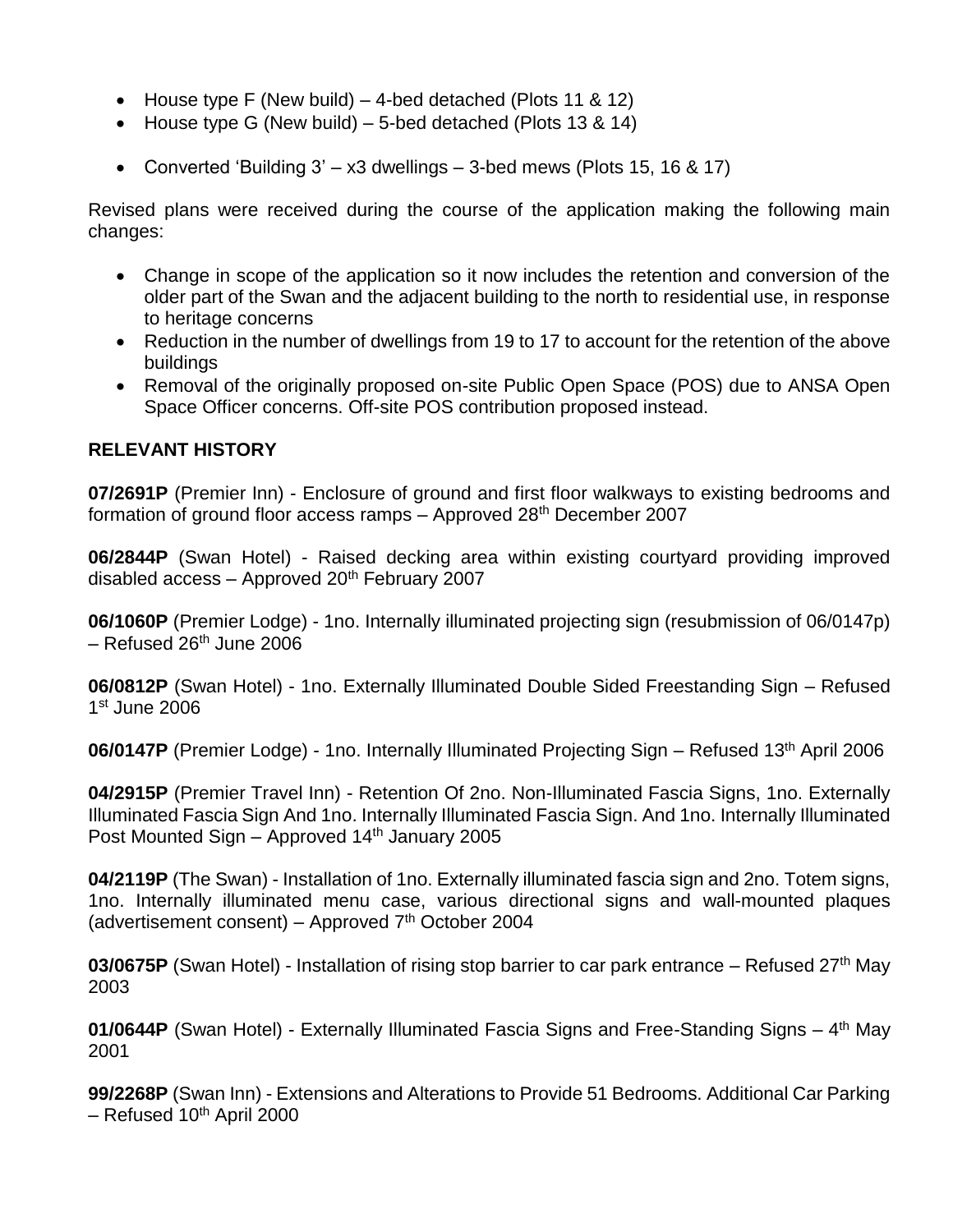**98/0559P** (Swan Inn) - Restaurant Extension and Alterations to Access – Approved May 1998

**97/2285P** (Swan Inn) - Restaurant Extension and Alterations to Access – Withdrawn 27<sup>th</sup> January 1998

**97/1622P** (Swan Inn) - Single-Storey Front Extension, Additional Car Parking and Alterations – Refused 16th October 1997

**77714P** (Swan Inn) - Externally-illuminated signs and non-illuminated fascia – Approved 15th June 1994

**76461P** (Swan Hotel) - Boundary wall on Chester Road frontage – Approved 1<sup>st</sup> February 1994

20315P (Swan Inn) - Erection of bulk gas storage tank and compound – Approved 21<sup>st</sup> November 1979

**14985P** (Swan Hotel) - Managers Bungalow and Bungalows to Form Staff Block – Approved 31st July 1978

**14984PB** (Swan Hotel) - Alterations & Extensions to Form New Bedroom Accommodation And Enlarged Dining Room (Listed Building) – Approved 31st July 1978

**14922P** (Swan Hotel) - Erection of Two Illuminated Signs – Approved 24<sup>th</sup> May 1978

**12400P** (Swan Inn) - Alterations & Extension to Kitchens – Approved 21<sup>st</sup> November 1977

**10823P** (Swan Hotel) - Provision of Car Parking Area and Landscaping – Approved 6<sup>th</sup> July 1977

# **ADOPTED PLANNING POLICIES**

The relevant aspects of the Cheshire East Council Development Plan subject to this application are: the Cheshire East Local Plan Strategy and the Macclesfield Borough Local Plan. The relevant policies within these include:

### Cheshire East Local Plan Strategy (CELPS)

PG1 - Overall Development Strategy, Policy PG2 - Settlement Hierarchy, PG3 – Green Belt, PG6 – Open Countryside, PG7 – Spatial Distribution of Development, SD1 - Sustainable Development in Cheshire East, SD2 - Sustainable Development Principles, SE1 - Design, SE2 - Efficient Use of Land, SE3 - Biodiversity and Geodiversity, SE4 - The Landscape, SE5 - Trees, Hedgerows and Woodland, SE6 – Green Infrastructure, SE7 – This Historic Environment, SE9 - Energy Efficient Development, SE12 Pollution, Land Contamination and Land Instability, SE13 – Flood Risk Management, SC4 – Residential Mix, SC5 - Affordable Homes, IN1 - Infrastructure, IN2 - Developer Contributions, CO1 – Sustainable Travel and Transport

### Macclesfield Borough Local Plan (MBLP)

NE1 – Areas of Special County Value, NE11 - Nature Conservation, Policy GC1 - Green belt (new buildings), GC8 – Reuse of Rural Buildings – Employment and Tourism, GC9 – Reuse of Rural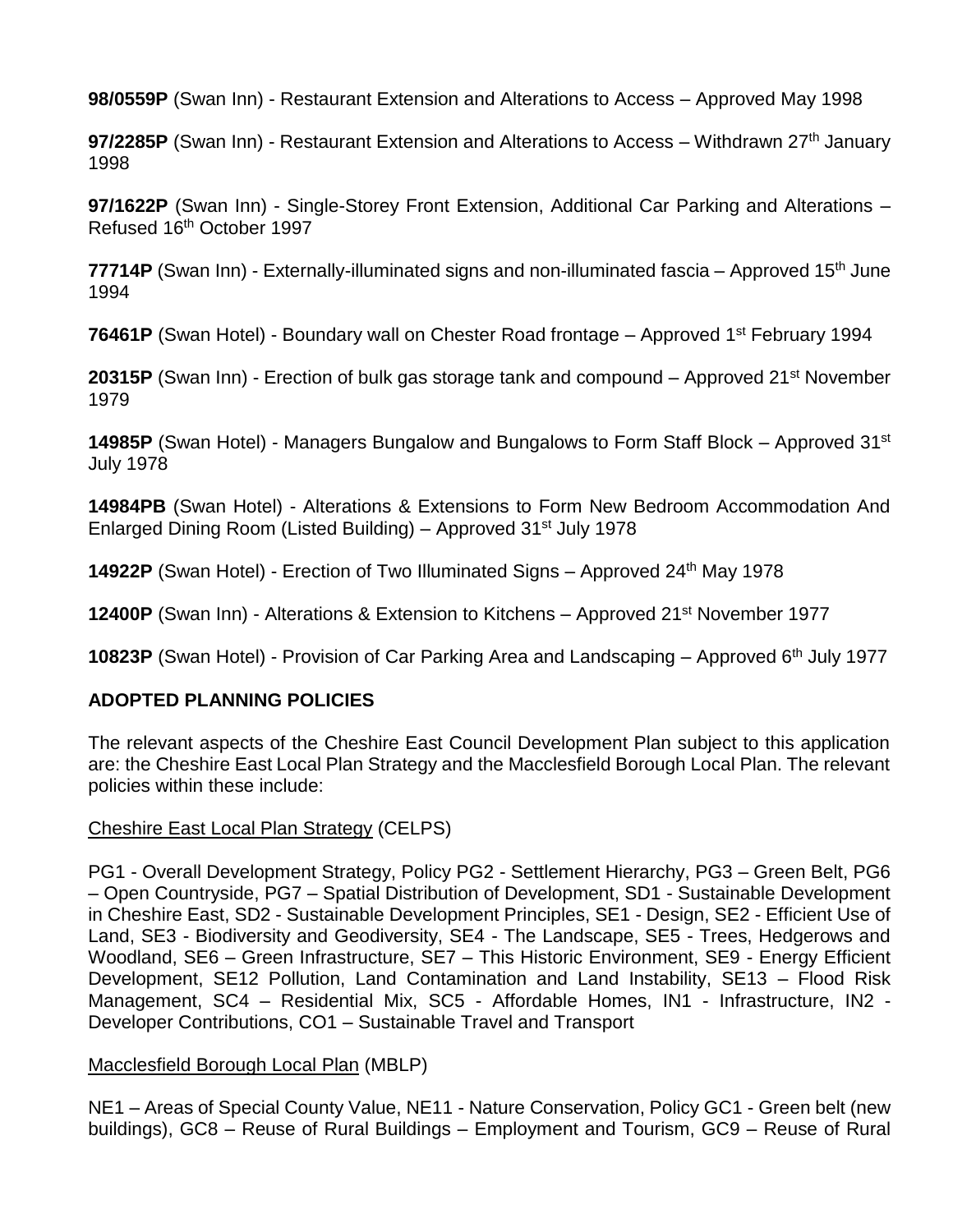Buildings – Residential, H9 – Occupation of Affordable Housing, DC3 - Protection of the amenities of nearby residential properties, Policy DC6 - Circulation and Access, Policy - DC8 – Landscaping, Policy DC9 - Tree Protection, Policy DC38 - Guidelines for space, light and privacy for housing development and Policy

### **Other Material planning policy considerations**

National Planning Policy Framework (NPPF) 2021

National Planning Policy Guidance (NPPG)

• Planning Obligations

There is no Neighbourhood Plan for the area.

# **CONSULTATIONS (External to Planning)**

### **Head of Strategic Transport (CEC Highways)** – No objections

**Environmental Protection (CEC)** – No objections, subject to a number of conditions including the implementation of electric vehicle charging infrastructure details, the submission/approval an updated Conceptual Model (contaminated land), the submission/approval of a verification report (contaminated land); the submission/approval of a soil verification report and; works should stop in the event that contamination is identified. A number of infomatives are also proposed.

**Flood Risk Manager (CEC)** – No objections, subject to the following conditions: Implementation in accordance with submitted Flood Risk Assessment and the Submission/approval of an overall drainage strategy and associated management and maintenance plan.

**Housing Officer (CEC)** – No objections. Although proposals would normally trigger an on-site affordable housing requirement, the policy need to provide this is negated when nationally prescribed Vacant Building Credit is applied.

**Education Officer (CEC)** – No claim for education contributions.

**ANSA Greenspace (CEC)** – Commuted sum of £51,000 towards off-site improvements and amendments to the play and amenity facilities within High Leigh. Commuted sum of £17,000 towards Recreation and Outdoor Sport which would be used to make additions, improvements and amendments within the Council's Playing Pitch Strategy in the Knutsford analysis area. Total sum: £68,000.

**NHS CCG** – No comments received at time of report.

*Note: The proposed number of units fall short of triggering a Health contribution* 

**Natural England** – No objections, subject to the inclusion of a Construction Environmental Management Plan (CEMP) condition

**United Utilities** – No comments received in relation to the revised proposals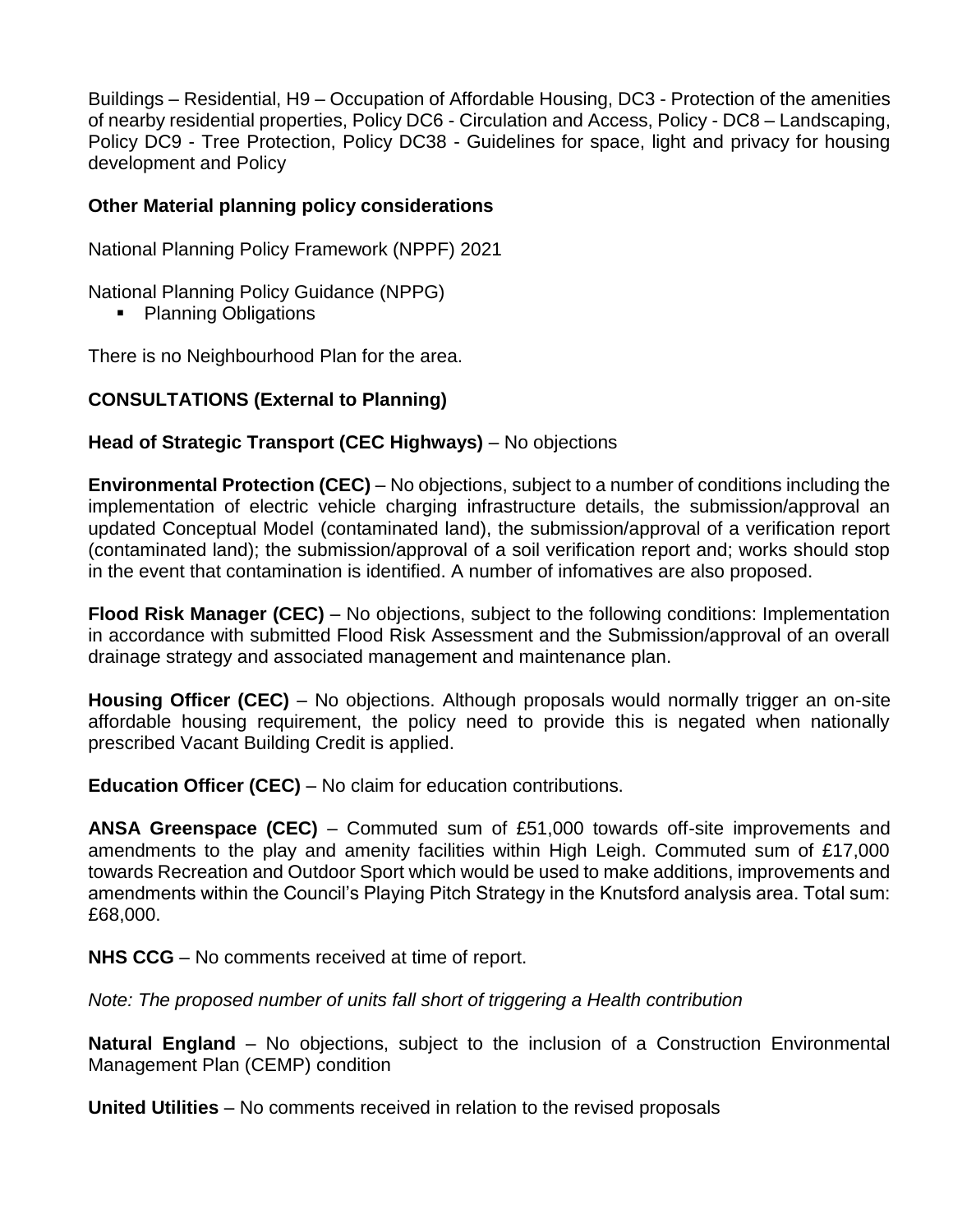*Comments in response to the original scheme: No objections, subject to a number of conditions including: the implementation of the submitted surface water drainage strategy and the submission/approval of a sustainable management and maintenance plan*

**Cadent Gas Ltd** – No comments received in relation to the revised proposals

*Comments in response to the original scheme: Note that Cadent Gas apparatus is within the vicinity of the application site that maybe affected by the proposals.*

**Rostherne Parish Council** *(within which the Majority of the site falls)* – No comments received in relation to the revised proposals

*Comments in response to the original scheme: Wish to make a number of observations which are summarised below:*

- *That part of the Swan Hotel has heritage value and this should be taken into consideration. Strongly recommend that the existing building be kept and refurbished*
- *Would like to see the retention of the existing 'Milestone'*
- *Suggests that the plans are reviewed to ensure that the houses that back on to Cicely Mill Lane have their rear gardens fully bordering the road*
- *Seek clarification as to who will be responsible for the maintenance of the land adjacent to Cicely Mill Lane*
- *Highways – concerned about traffic volume on Cicely Mill Lane and that the proposed junction would not be safe. As such, proposed it be re-sited*
- *Concern about the lack of affordable housing provision*
- *Request the provision of electric charging points*
- *Ask that the developer consider a play area and help to campaign to restore bus frequency and a new bus shelter as there are currently no provisions for public transport*
- *Landscaping – request native planting and that the white posts on Cicely Mill Lane be extended*

**Mere Parish Council** *(within which the Minority of the site falls) –* Concerned about the loss of the public house and support alternative proposals for its re-use

# **REPRESENTATIONS**

In response to the re-consultation exercise, at the time of writing this committee report, letters of representation have been received from 24 address, 23 of which raise the following objections:

- Loss of Public House / community asset
	- $\circ$  Principle of the loss of the Public House as a community facility
	- o Associated impact upon mental health
	- o The Swan is the focal point for 3 parish councils (Millington, Rostherne & Mere), all of which oppose the application
	- o Contrary to emerging SADPD policy REC5 & paragraph 92 of NPPF, & EG2 of CELPS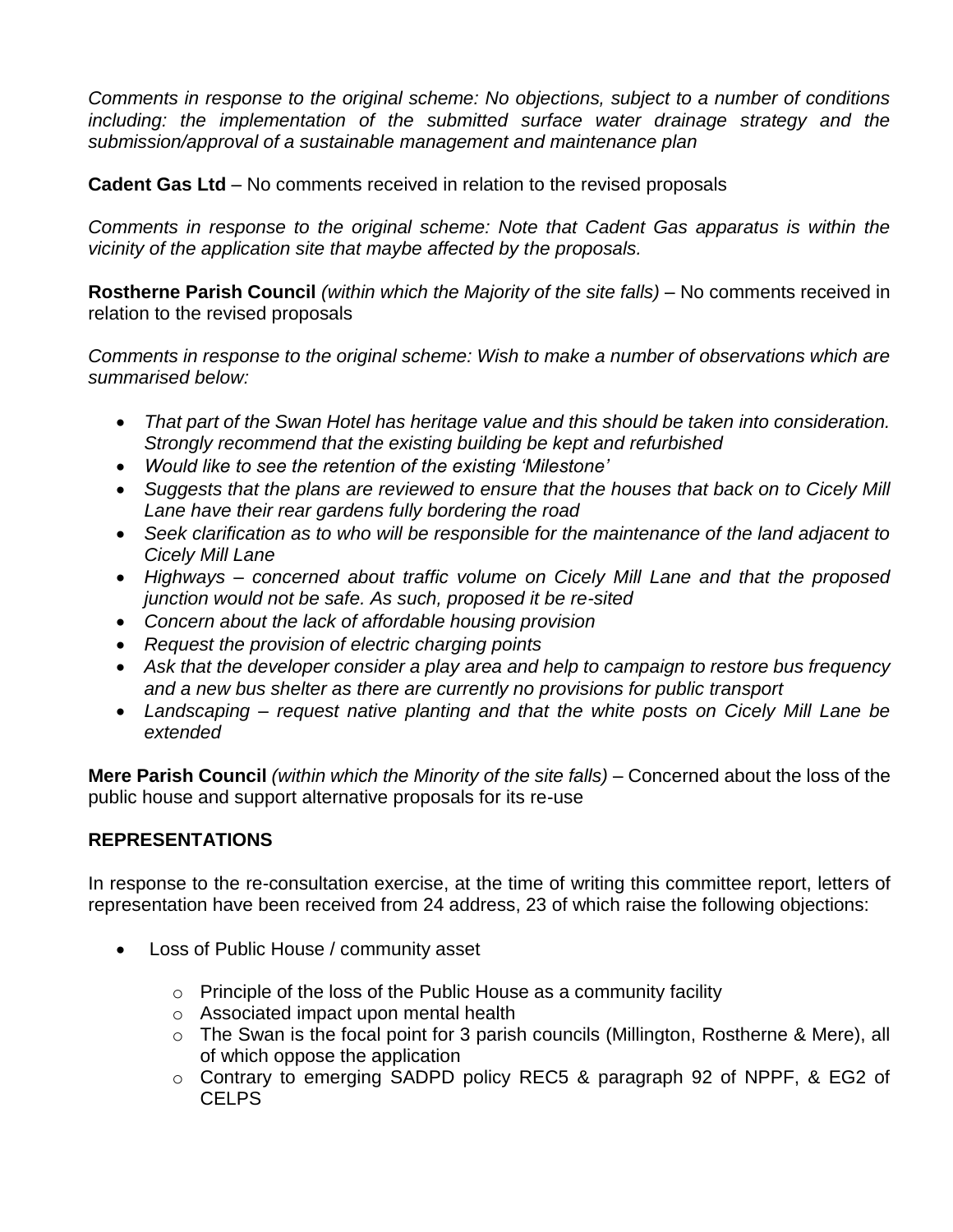- o At no point was the Public House marketed publicly as a public house/restaurant. Advise that the marketing specifically referred to the site as being potentially redeveloped for 'housing, care or retirement living'
- o Local parishes or residents not approached for their views on the loss of the Public **House**
- $\circ$  Loss has not been justified nor have alternative options been thoroughly considered
- $\circ$  Its not whether the current owner is able to viably operate the site as a Public House, but whether the premises themselves are no longer able to support a viable business. There are other successful gastropubs in remote locations that are thriving
- o Adjacent BP garage also impacted by change in road, but still operating, why is the Public House any different
- $\circ$  Do not accept that there is no 'footfall' past the site, there is still passing traffic
- $\circ$  Applicant uninterested in selling to local who wants to run as a gastro-pub (which would also offer numerous community facilities)
- o No attempts have been made to provide a community facility elsewhere
- o No need for additional housing
- Heritage
	- $\circ$  Loss of heritage asset as part of the community heritage
- Locational sustainability
	- o Site is not located close to community facilities to support the proposed housing
	- o Lack of access to public transport
- Highways
	- o Resultant increase in traffic

Of the 24 comments received, 1 was received in support of the application proposals.

In response to the original consultation exercise, representations were received from 6 residences, a neighbouring Parish Council (Millington) and the Campaign for Real Ale (CAMRA). All of these consultation responses raised objections or concerns for the following reasons:

- Loss of Public House / community asset
	- o No apparent attempt to assess its viability Should be marketed for a period of at least 12 months before an alternative use is considered (CAMRA)
	- o Only community facility in the Mere/Rostherne/Millington area. Has operated as such for more that 170 years. Important facility in the community for social interaction
- Locational sustainability
	- $\circ$  Rural hamlet with few facilities for its community. Other areas that need housing that will result in less of an impact upon the environment
	- o Lack of public transport in area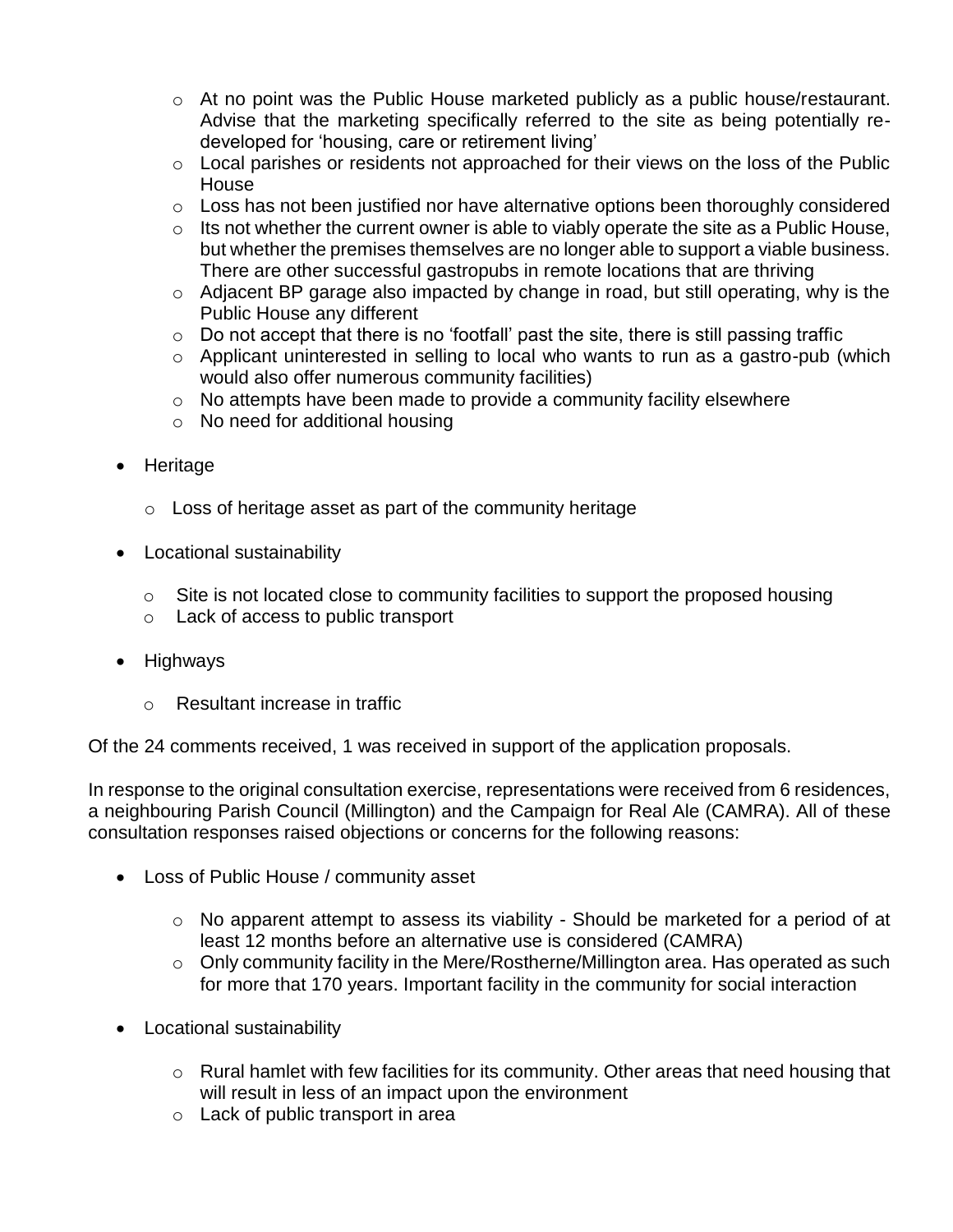- Procedural
	- $\circ$  Suggestion that paragraph 17 of the application is incorrect as the floorspace added is on the same line as the floorspace eliminated for Class C3 Hotels whereas the floorspace added should be a separate line under Class C3(a) dwellinghouses
	- o Did not receive notice of the application (The Moorings)
- Heritage
	- o Proposal has not sufficiently considered/accounted for the historical or archaeological value of The Swan
	- o Existing 'Milestone' should be retained
	- o Small part of the ancient building should be preserved
	- $\circ$  Is the building listed?
- Design
	- $\circ$  Suggests that the plans are reviewed to ensure that the houses that back on to Cicely Mill Lane have their rear gardens fully bordering the road
	- o Suggest the erection of a red brick wall along Cicely Mill Lane perimeter to provide security and a boundary that is aesthetically pleasing
- Amenity
	- o Dwellings proposed backing onto Chester Road are too close to the road (creation of privacy and noise concerns)
	- $\circ$  Concerns about construction phase such as noise and air pollution & where the site compound will be located and general nuisance from construction
	- o Overlooking concerns due to building orientation
	- o Distance from existing buildings to prevent nuisance
	- o Request the provision of electric charging points
- Contributions Developer should be requested to make a contribution towards public art possibly from CIL contributions
- Highways
	- o Unclear what the traffic, parking and junction arrangements will be
	- o Proposals will result in a considerable increase in traffic
	- o Suggest that a better line of sight is achieved for the Cicely Mill Lane access
- Affordable housing concerned about the lack of
- Landscaping Lack of information about what is proposed
- Ecology Impact of development upon rural wildlife
- Other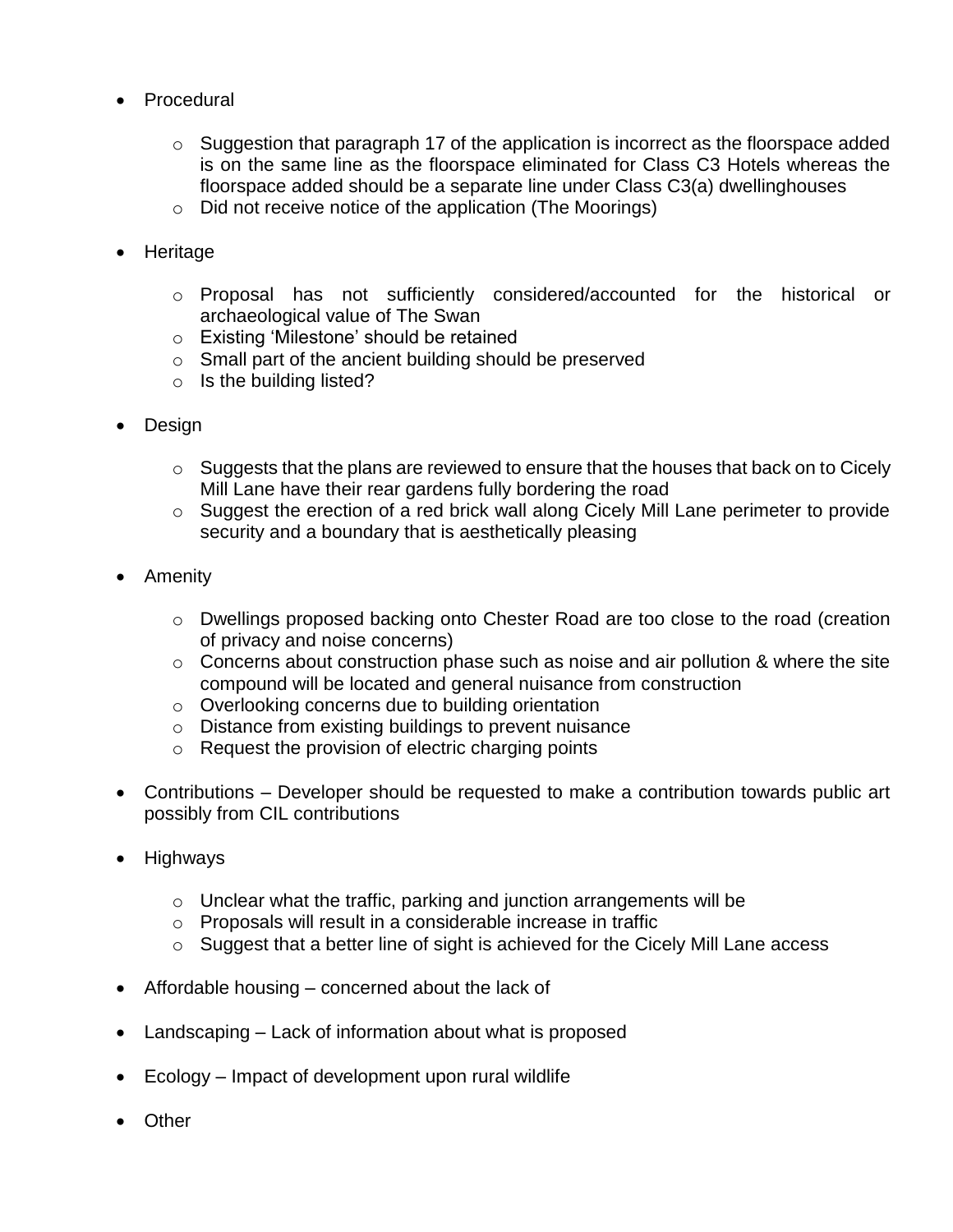- o Suggest site could be a park or the public house retained
- $\circ$  Query why a large portion of the land is not being incorporated into the development (Plot 8)

# **OFFICER APPRAISAL**

## **Principle of development**

### Whether or not Inappropriate development in the Green Belt

The site lies entirely within the Cheshire Green Belt.

Policy PG3 of the Cheshire East Local Plan Strategy (CELPS) seeks to control new development within the Green Belt and does not support the construction of new buildings within it, unless it is for one of the purposes set out in the policy.

These purposes include; buildings for agriculture or forestry, appropriate facilities for outdoor sport and outdoor recreation, for cemeteries and for other uses of land which preserve the openness of the Green Belt and do not conflict with the purposes of including land within it; extensions or alterations to buildings provided that it does not result in a disproportionate additions over and above the size of the original dwelling; replacement buildings provided that the replacement is within the same use and not materially larger; limited infilling in villages, and limited affordable housing; limited infilling or the partial or complete redevelopment of previously developed sites provided they would not have a greater impact upon openness; mineral extraction, engineering operations, local transport infrastructure, the re-use of buildings provided that are permanent and substantial and development brought forward under a Community Right to Build Order.

The revised application proposals would fall into two separate categories within PG3 of the CELPS:

- The re-use of buildings provided that they are of permanent and substantial construction (Plots 1 & 15-17)
- Re-development of previously developed sites which would not have a greater impact upon openness of the Green Belt and the purpose of including land within it than the existing development (Remainder of plots)

### Re-use of buildings

The dwellings proposed on Plots 1, 15, 16 and 17 involve the re-use of existing buildings (Buildings 1 and 3). As stated above, the principle of the conversion of existing buildings in the Green Belt is acceptable, subject to the buildings being permanent and substantial.

Although no structural surveys accompany the submission, from a visual inspection only, the buildings appeared to be of a solid construction, suitable for conversion.

This Green Belt exception also includes a pre-cursor that any such development should also preserve the openness of the Green Belt and not conflict with the purposes of including land within it.

As part of the proposed conversions, additional development is proposed to buildings 1 and 3. However, it is deemed that this is balanced out / more than compensated for by the associated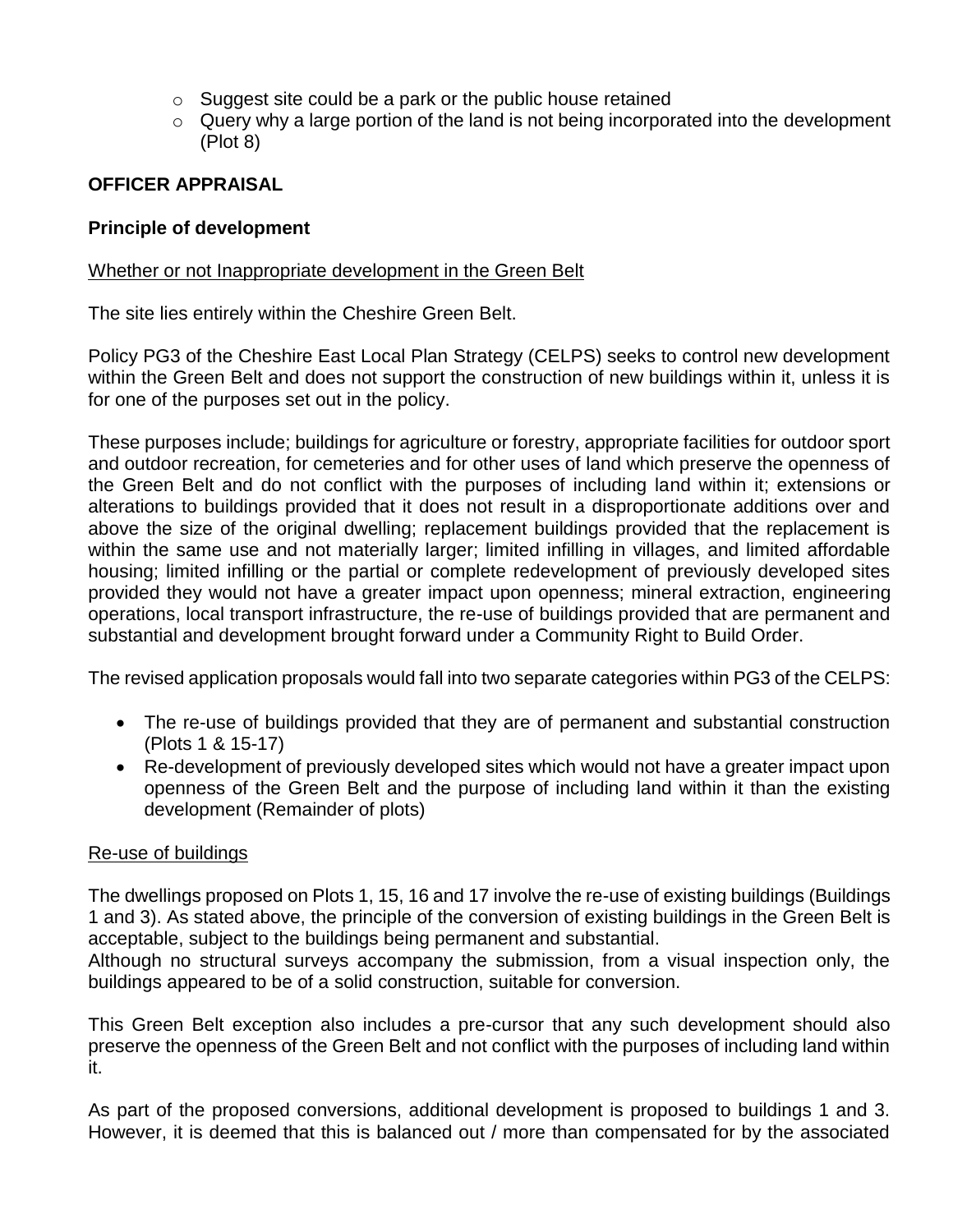proposed demolition to the buildings. As such for this element of the proposal, it is considered that the openness of the Green Belt would be preserved, and the proposals would not conflict with the purposes of including land within the Green Belt. Therefore, this element of the application proposals is deemed acceptable in principle.

#### Previously Developed Land (PDL)

The first consideration of this exception is whether the remainder of the site sought for development qualifies as 'previously developed land' (or PLD or brownfield land).

PDL is defined within the glossary of the NPPF as:

*'Land which is or was occupied by a permanent structure, including the curtilage of the developed*  land (although it should not be assumed that the whole of the curtilage should be developed) and *any associated fixed surface infrastructure. This excludes: land that is or was last occupied by agricultural or forestry buildings; land that has been developed for minerals extraction or waste disposal by landfill, where provision for restoration has been made through development management procedures; land in built-up areas such as residential gardens, parks, recreation grounds and allotments; and land that was previously developed but where the remains of the permanent structure or fixed surface structure have blended into the landscape.'*

The buildings sought for demolition, the adjacent highways maintenance depot and the associated land within the red edge of this application are deemed to fall within this exception.

The second part of the Green Belt assessment is therefore whether the development sought would have a greater impact on the openness of the Green Belt than the existing development.

Paragraph 001 (2019) of the Green Belt NPPG sets out what factors can be taken into account in the assessment of openness. Three factors are listed and include-

- *openness is capable of having both spatial and visual aspects – in other words, the visual impact of the proposal may be relevant, as could its volume;*
- *the duration of the development, and its remediability – taking into account any provisions to return land to its original state or to an equivalent (or improved) state of openness; and*
- *the degree of activity likely to be generated, such as traffic generation.*

To assist is assessing openness in visual and spatial terms a comparison exercise between the existing and proposed development is required. The agent has provided some figures within their submission and the Officer undertaken measurements. A summary of these is set-out below: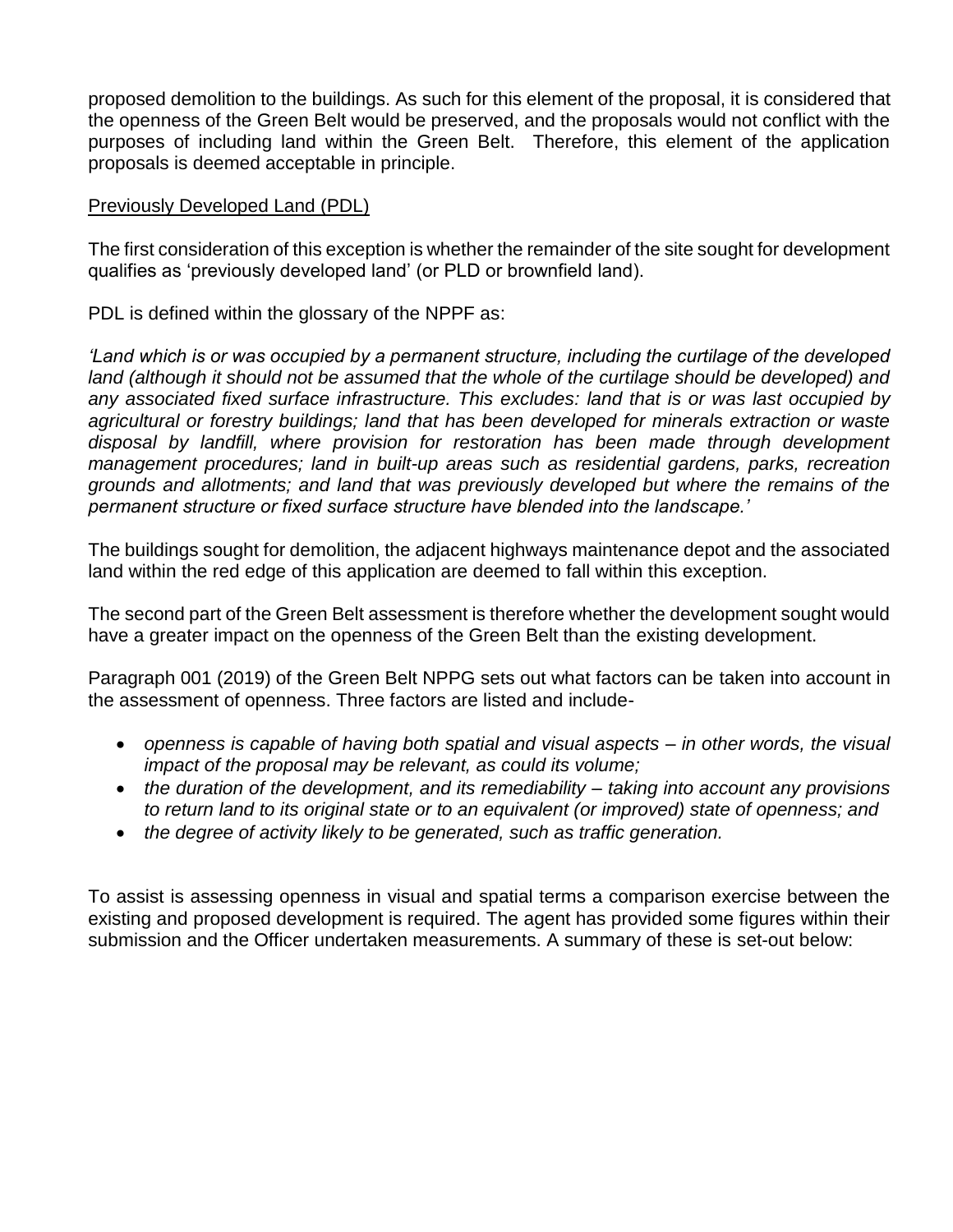|                           |                       |                      | <b>Building Height</b>   |                 |
|---------------------------|-----------------------|----------------------|--------------------------|-----------------|
|                           | Footprint (m2)        | Floorspace (m2)      | $\vert$ range $\vert$ m) | Volume (m3)     |
| <b>Existing buildings</b> |                       |                      |                          |                 |
| (Excluding retained       |                       |                      |                          |                 |
| parts of B1 and B3)       | 2101 (agent - 2132)   | 3013                 | 5.11-10.37               | 11,376          |
| Proposed buildings        |                       |                      |                          |                 |
| (Excluding retained       |                       |                      |                          | 12,532 (agent - |
| parts of B1 and B3)       | $2151$ (agent - 2111) | 3116 (agent - 3051)  | $4.7 - 8.48$             | 12,709)         |
|                           |                       |                      |                          | 10% increase    |
| Percentage                | 2% increase (agent -  | 3% increase (agent - | General                  | (agent - 12%    |
| differnece                | 1% decrease)          | 1% increase)         | reduction                | increase)       |

This shows that there is not a large variation between the Agent's and the Officer's calculated figures between the existing and proposed built form.

In general terms, it is deemed that the proposed development would comprise of a similar footprint and floor space to the development being replaced and would amount to only a 10-12% increase in volume, a figure not deemed significant.

None of the built form proposed would be taller than that being replaced. Indeed, the maximum height of the buildings proposed would be almost 2 metres lower than the tallest existing buildings. As such, the proposed development in terms of its height is not deemed to result in a greater impact upon openness to the Green Belt compared to the existing development.

Consideration also needs to be given to the spread of the proposed development on the site compared to the spread of the existing built form. This assists in assessing the impact of openness with regards to its spatial context. The existing built form is largely located to the north and west of the site. The layout of the proposed development is largely reflective of this arrangement albeit extending built form further to the south. However, to counterbalance this impact, built form is not proposed to extent as far to the east as the existing built form. As such, it is not deemed that the proposed development would result in a greater impact upon openness in terms of the proposed spread of built form.

In consideration of the final aspect of openness, degree of activity, the proposed use is not deemed to result in any notable greater degree of activity than the existing use.

For the above reasons, it is not deemed that the development would have a greater impact upon the openness of the Green Belt than the existing development. The proposals are therefore deemed to represent appropriate development in the Green Belt and would adhere with the Green Belt policies of the development plan.

### **Other Development Plan considerations**

#### Loss of Public House

Paragraph 84 of the NPPF refers to a prosperous rural economy. It states that planning policies and decisions should enable *'d) the retention and development of accessible local services and community facilities, such as local shops, meeting places, sports venues, open space, cultural buildings, public houses and places of worship.'*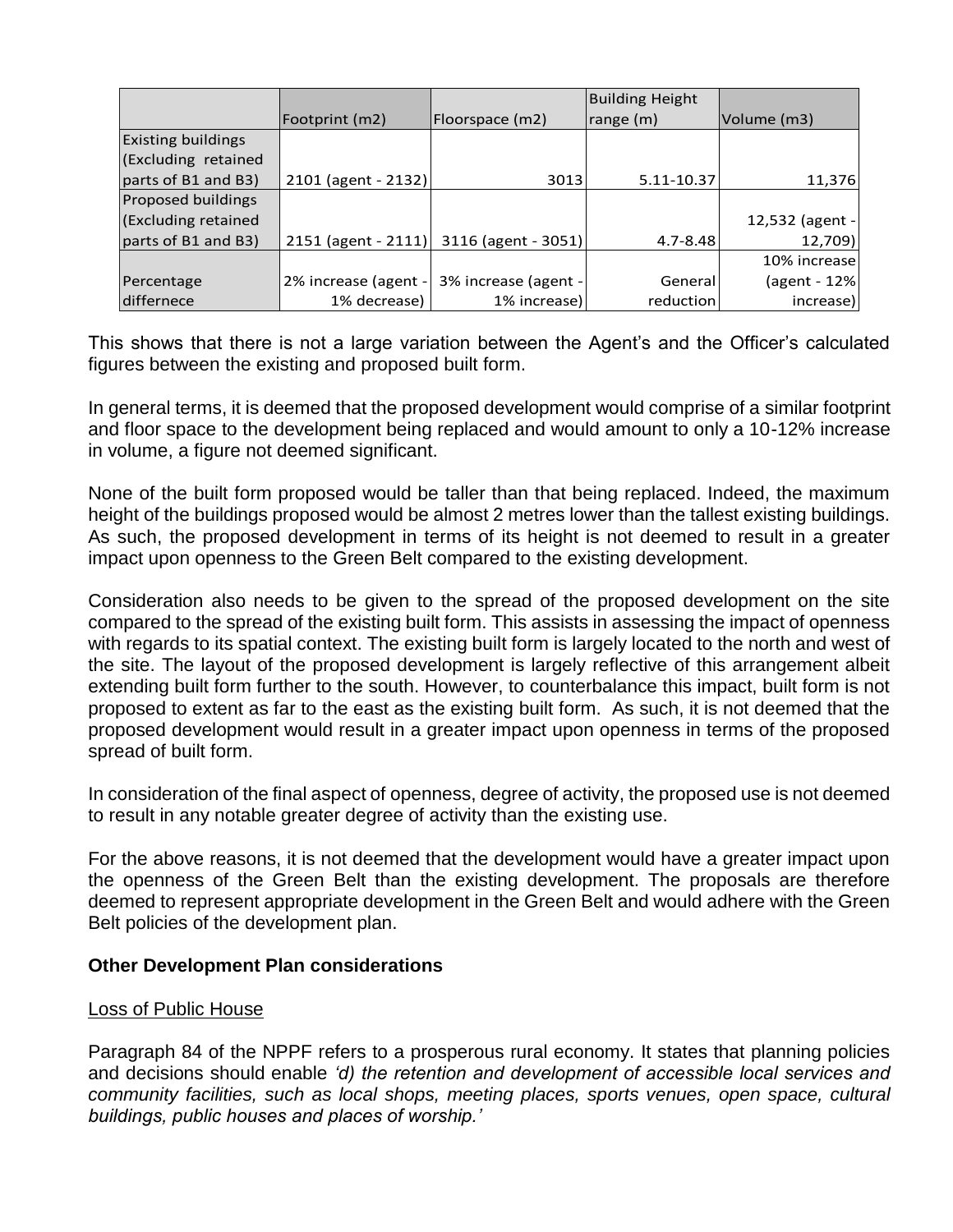Paragraph 93 c) of the NPPF advises planning policies and decisions should *'guard against the unnecessary loss of valued facilities and services particularly where this would reduce the community's ability to meet its day-to-day needs.'*

Draft Policy REC5 from the emerging Cheshire East Site Allocations and Development Plan Document (SADPD) specifically relates to Community Facilities.

This draft policy sets-out that development proposals should seek to retain, enhance and maintain community facilities that make a positive contribution to the social or cultural life of a community. The second criterion of the policy is that any community facility that makes a positive contribution to the social or cultural life of a community should be retained unless suitable alternative provision is made.

As the SADPD is yet to be adopted, the Council's Spatial Planning Team have advised that any policies within this document can only be afforded moderate weight at most at this moment in time. This is despite the interim findings of the Inspector not questioning any aspects of this particular draft policy.

It is therefore for the Local Planning Authority to firstly consider whether the loss of this facility is a material planning consideration and if so, how much weight to attach to it in the decision-making process.

The vast majority of the objections received to the planning application relate to the loss of the public house and the role it plays in the community. More specifically, amongst various reasons put forward by objectors as to the site's importance, it has been repeatedly commented upon that the Swan was an important facility in the community for social interaction. As such, it is deemed that the loss of the public house use, due to the role it has played in the local community, is a material consideration in this case. Subsequently, thought needs to be given to the weight to afford to the loss of the public house use as part of the planning balance. To do this, further understanding of the business, the reasons for its closure and an understanding of any attempts for possible continued use under a new owner/operator are considered.

The application sets out that the business formally closed on the 4<sup>th</sup> August 2020.

The agent for the application advises that the location of the Swan and Premier Inn meant much of its business resulted from its strategic location on the highway network, which provided a link between the West Midlands and Manchester, and Manchester Airport. It is advised that a significant part of The Swan's business was overnight stays and parking for travellers using Manchester Airport. It is stated that the opening of the new A556 bypass in 2017 dramatically reduced passing traffic and changed the location of the pub and hotel from that of a strategic location, to a local B-road. Competition from more modern airport and city hotels was also impacting business.

In a subsequent letter received from the owners, financial details have been provided showing a steady decline in profits of the business from 2014 through to the 2019/2020 financial year when a loss was recorded. The profits appeared relatively healthy for the 2014/15, 2015/16 and 2016/17 financial years, but took a notable drop-off in the 2017/18 financial year and showed little sign of improvement after resulted in a loss in 2019/20. This would appear to substantiate the applicant's reasoning as to why the business closed.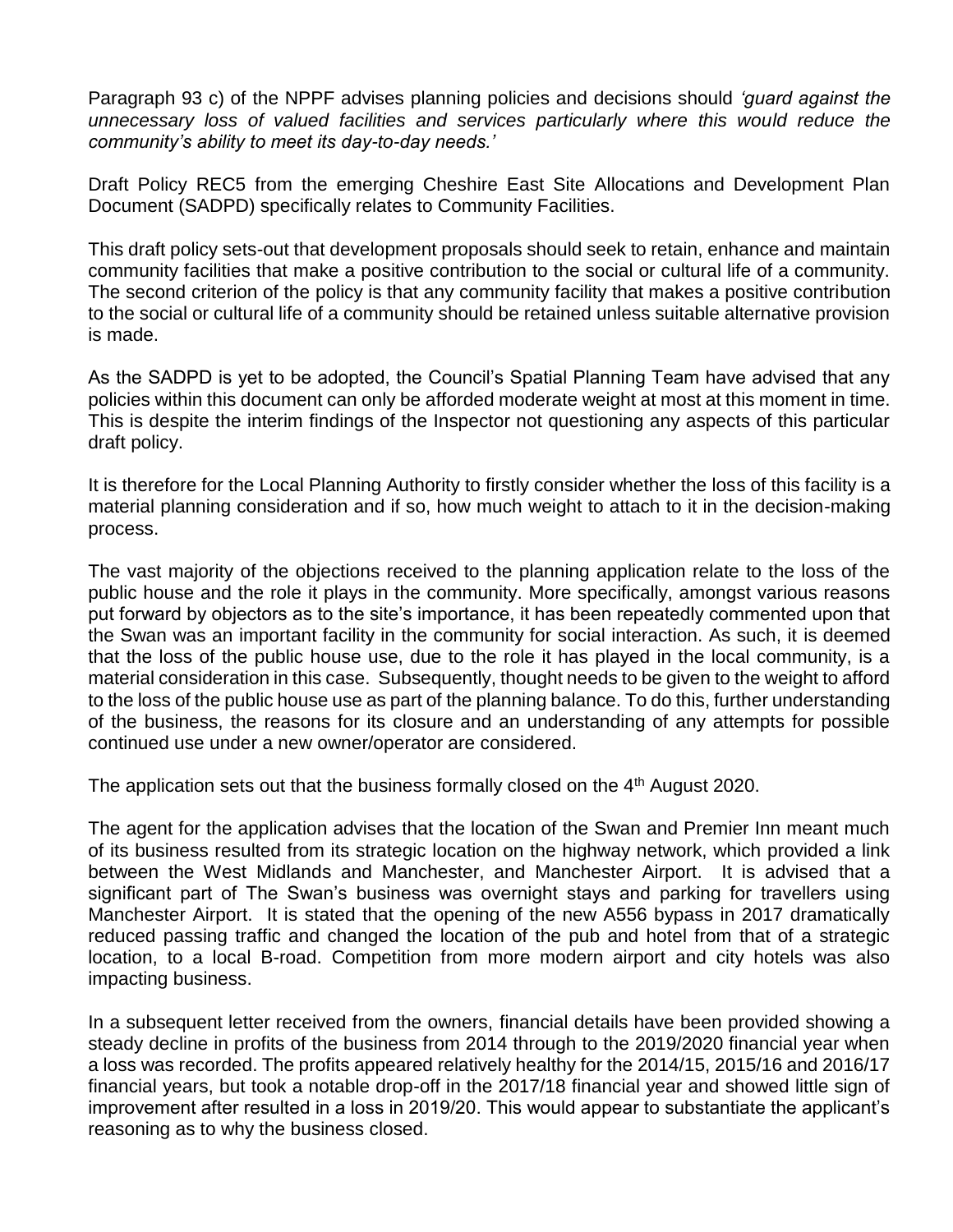The agent advises that these factors meant there was no business case to support Whitbread's continued presence at the site, or future investment - estimated in excess of £500k to bring the building up to a reasonable state. Despite various objectors suggesting otherwise, the reasons behind the closure of the public house are considered to have been substantiated.

If weight is to be given to the retention of the existing use, there has to a reasonable chance of that use continuing should permission be refused. A Marketing Statement was provided during the application process to address this point. It sets out the following key points:

- Gerald Eve were instructed to market for the site in January 2019
- The site was marketed for a continuous period of approximately 2  $\frac{1}{2}$  years between March 2019 and September 2021 on the Estates Gazette website (within no minimum asking price) and Gerald Eve's website. A 6-page brochure was produced
- The story of the sale was also covered locally in an article on the Knutsford Guardian's website dated the 8<sup>th</sup> January 2019
- The initial results of the marketing generated approximately 100 initial enquiries and 56 requests for access to the specific marketing data
- Following an initial call for bids in July 2019, offers from 15 separate parties were received. The majority of these were from developers looking to redevelop the site for residential use
- Note: It has been advised that no offers were received from either pub or hotel operators or persons looking to continue the use within the 2 ½ year period
- $\bullet$  5 shortlisted parties were then invited to submit a best and final offer on the 4<sup>th</sup> December 2019. The applicant was chosen as the preferred purchaser in March 2020
- Following this selection, Gerald Eve continued to monitor interest in the site and whilst there have been at least 13 additional approaches, it has been advised that none of these have been either from pub or hotel operators or persons looking to continue the use
- Gerald Eve conclude that the marketing exercise has demonstrated that there is no viable interest in the site from either pub or restaurant operators despite it being marketed for approximately 2.5 years

This report demonstrates that marketing was undertaken for a considerable length of time with no offers coming forward to take the site on for its existing use which includes the public house. In addition, it has been demonstrated that the public house became unviable largely as a result of circumstances outside of the applicant's control, the creation of a new road which took away passing trade. The public house is not a designated or a nominated Asset of Community Value (ACV).

For these reasons, whilst the loss of this former community facility is regrettable, the weight afforded to its loss is limited at best. It is not the purpose of the planning system to perpetuate the continuation of a non-viable use in order to meet social objectives. It is also not the role of this application to consider alternative proposals for the site when no such proposals have been submitted for consideration/assessment.

### Locational Sustainability

Policy SD2 of the CELPS refers to sustainable development principles. It is stated that one of these principles is that new development should provide access to a range of forms of key services and amenities. In order to assess this in more detail, a table is provided within the subtext of the policy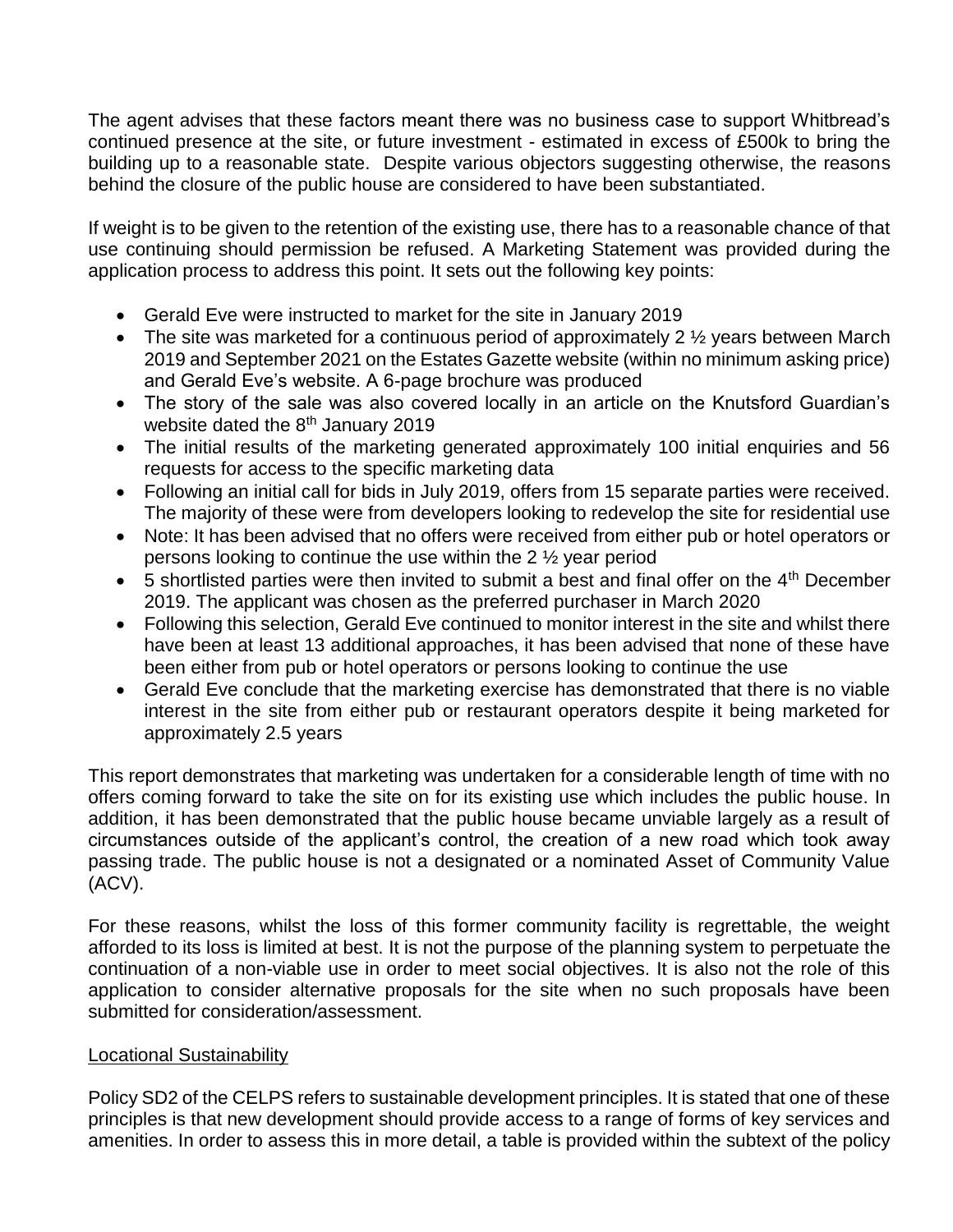which outlines recommended distances from application sites to amenities. An assessment of the scheme undertaken by the applicant using this table, is set out below.

It should be noted that the figures below are based on walking distances (not as the crow flies) but on real life distances.

• Amenity open space (500m) – 100m (Fields off Chester Road)

The accessibility of the site shows that following services and amenities meet the minimum standard:

- Post Box (500m) 350m (Chapel Lane/Crescent Rd Junction)
- Convenience Store (500m) 250m (Hursts at BP Petrol Station)
- Bank or Cash Machine (1km) 240m (BP Petrol Station)

The following amenities/facilities are all over the distances suggested:

- Bus stop  $(500m) 1.9km$  (Chester Rd bus stop)
- Public right of way  $(500m) 570m$  (Mere Footpath 6)
- Railway station (2km where possible)  $-5.7$ km (Ashley Station)
- Children's Playground (500m) 4.5km (Tatton Park Playground)
- Outdoor Sports (500m) 1.7km (Rostherne Cricket Club)
- Supermarket (1km) 5.3km (Co-Op, Knutsford)
- Pharmacy (1km) 5.2km (Cohen's Chemist, Knutsford)
- Primary School (1km) 4.3km (High Legh Primary School)
- Secondary School (1km) 5.6km (Knutsford Academy)
- Medical Centre (1km) 5km (Manchester Rd Medical Centre)
- Leisure Facilities (1km) 5.3km (Knutsford Leisure Centre)
- Public house  $(1km) 2.4km$  (Kilton Inn)
- Child-care facility (nursery or creche) (1km) 2km (The Mere Day Nursery)
- Post Office (1km) 2.3km (Mere Post Office)
- Local meeting place/Community Centre (1km) 6.9km The Jubilee Centre, Bowden
- Public Park or Village Green (1km) 2.4km (Tatton Park)

To summarise the above, the scheme is within just 3 of the recommended distances of the public services listed. These findings suggest that the application site is locationally unsustainable meaning that the future occupiers of the site would be reliant on the use of a car to satisfy most of their day-to-day needs. Although this is indeed likely to be the case given the site's most recent use as a public house and hotel, it is not deemed that this harm would be any greater than the previous use.

### Heritage

Policy SE7 of the CELPS refers to the Historic Environment. The crux of Policy SE7 is to ensure all new development avoids harm to heritage assets and makes a positive contribution to the character of Cheshire East's historic and built environment, including the setting of the assets and where appropriate, the wider historic environment.

There are no designated heritage assets on or within close proximity to the site. However, a number of local residents / interested parties have emphasised the age of part of the Swan Hotel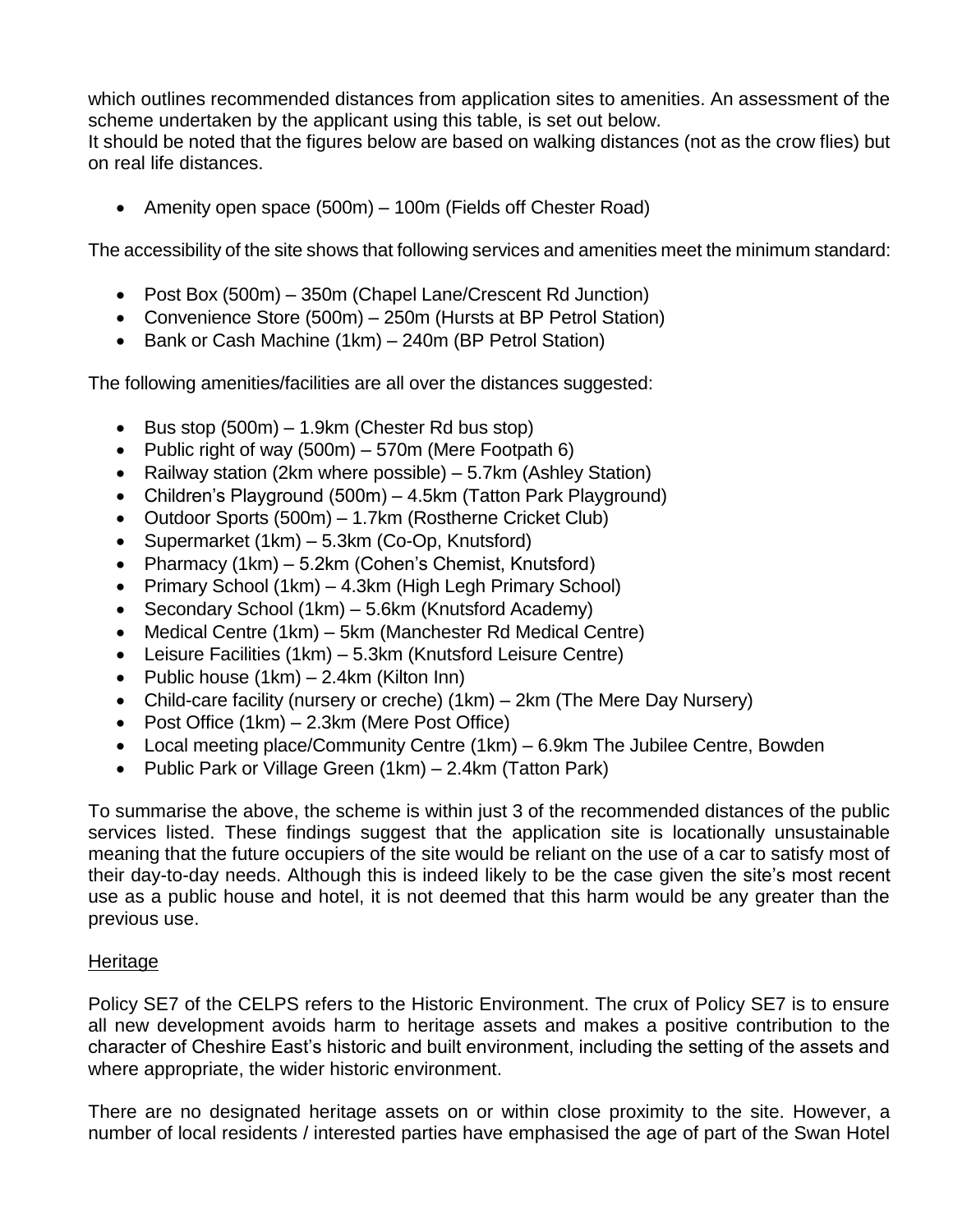building and the Milestone adjacent. Indeed, accompanying one of the objections is a commissioned short heritage assessment of the site.

This assessment concludes that the main part of the Swan itself, is of historic and architectural interest and should be classified and assessed as a 'non-designated heritage asset'. As part of the original application proposals, it was proposed that this building be demolished in its entirety along with its associated outbuildings. The Council's Heritage Officer went a step further, advising that they considered that a range of the buildings on-site (referred to a building's 1, 2 and 3 within the submission) represented 'non-designated heritage assets'. The applicant's Heritage consultant disagreed with this conclusion, setting out within their submitted Heritage Statement that they consider only Buildings 1 and 2 should be regarded as 'non-designated heritage assets'. The old Milestone on site was agreed by all as having historical value.

Despite the conflicting opinions, the applicant, following negotiations with the Council's Heritage Officer, agreed to the retention and conversion of Building 1 and Building 3 and subsequently, revised plans were submitted.

Paragraph 203 of the NPPF sets-out that in weighing applications that directly or indirectly affect non-designated heritage assets, a balanced judgement will be required having regard to the scale of any harm or loss and the significance of the heritage asset.

The Council's Heritage Officer, in response to the revisions, has advised that the repair of the Inn and conversion back to a dwelling with attention to repairing the historic fabric and improving the vernacular character would create a positive impact. In terms of the retention and conversion of Building 3, the Council's Heritage Officer has advised that this is also welcomed. Due to the extent of alterations to Building 2 its loss, whilst regrettable, is accepted when considered in conjunction with the heritage benefits now achieved with the retention of buildings 1 and 3.

The Council's Heritage Officer subsequently withdraws their original objection, subject to a number of conditions in the event of approval. These include: the retention of Milestone, the submission/approval of any new or replacement facing or roofing materials, the submission/approval of new or replacement window and door details to buildings 1 and 3, that any fenestration should include reveals to match and the withdrawal of Permitted Development Rights for buildings 1 and 3.

Subject to these conditions, the application is deemed to now adhere with the requirements of Policy SE7 of the CELPS and the NPPF.

### **Design**

Policy SE1 of the CELPS advises that the proposal should achieve a high standard of design and: wherever possible, enhance the built environment. It should also respect the pattern, character and form of the surroundings. Policy SD2 of the CELPS states that development should contribute positively to an area's character and identity, creating or reinforcing local distinctiveness in terms of; height, scale, form and grouping, choice of materials, external design features, massing of development, green infrastructure and relationship to neighbouring properties and streetscene. These policies are supported by the Cheshire East Design Guide SPD.

#### *Context*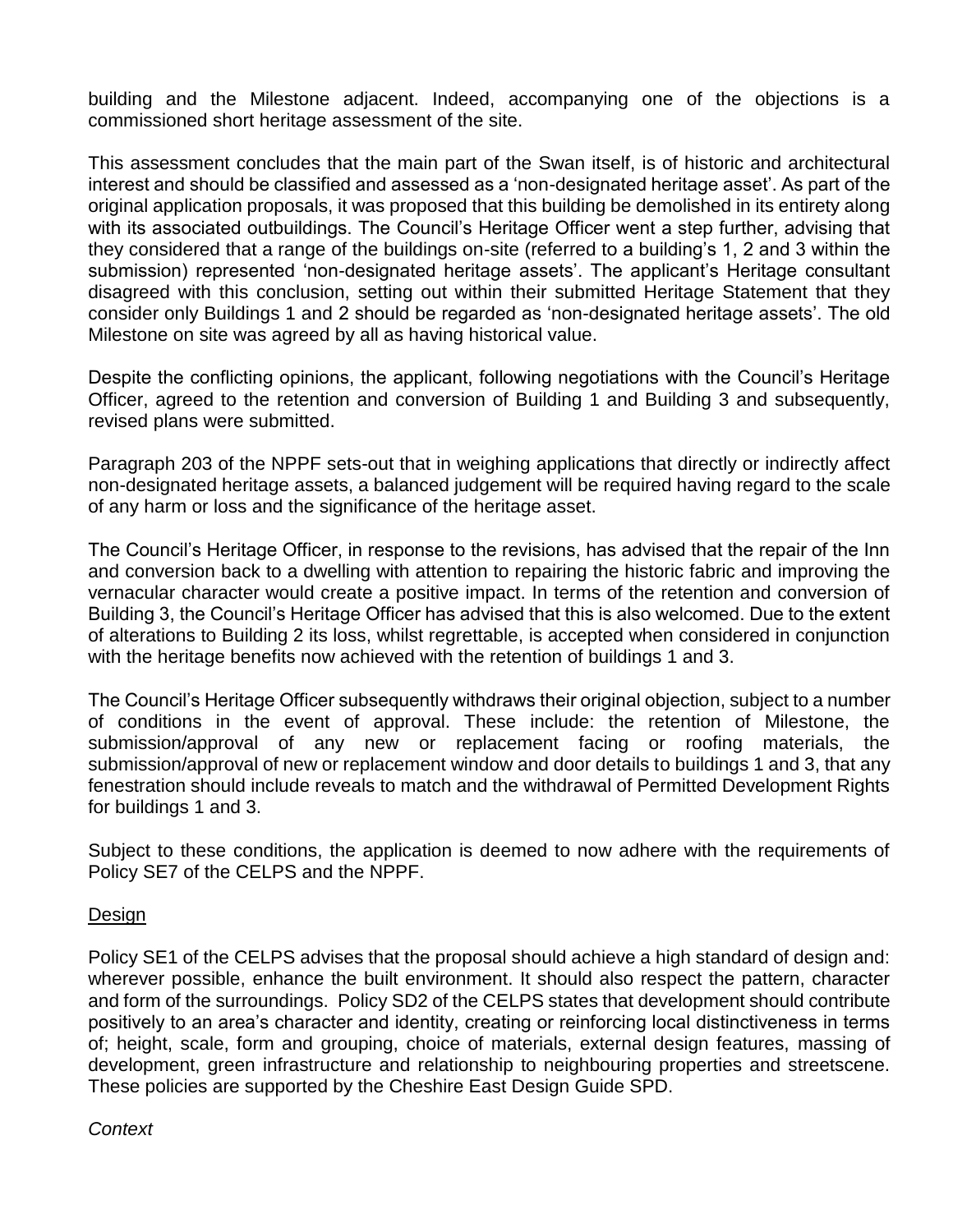The site is located towards the centre of the village of Bucklow Hill on the corner of the A5034 Chester Road and Cicely Mill Lane. It currently contains the Swan Hotel, which fronts Chester Road with a 70-bed Premier Inn Hotel to the rear of this. The two-storey Swan Hotel building shows signs of heavy modification and is of no particular architectural merit. The linear hotel wings are unattractive and sit in large areas of hard surfacing. There are also some single storey staff accommodation blocks to the eastern end of the site.

### *Layout*

The original layout resulted in two initial design concerns. Firstly, the inward facing nature of the design and secondly, that the rear boundaries of the properties to the south of the site would backon to the highway, potentially causing concerns in relation to fences, garden sheds etc being erected and therefore becoming visible within the streetscene.

In response, this was a matter originally discussed with the agent for the application at preapplication stage. As a result of those discussions, the scheme was revised so the most visible parts of the site within the streetscene, the area on the Chester Road / Mereside Road junction would be designed so they would indeed, be outward facing. This has now been achieved. The concept regarding the remainder of the site was around the creation of a central courtyard/farmyard design which responds to historic farmstead principles seen at the outer edges of Bucklow Hill. It provides a sense of enclosure, natural surveillance and encourages social interaction. In addition, the provision of gardens to the rear helps soften the edge of the site where it transitions into open fields. Following further correspondence with the Council's Urban Design Officer, the Officer is now supportive of the current layout.

The Council's Urban Design Officer has also advised that the former problematic issue of the southern boundary to Cicely Mill Lane has been resolved with the retention of a landscape buffer on the boundary with Mereside Road that would fall outside of these curtilages. A Management Plan has also been submitted which highlights the extent of the land (outside of the curtilages) that would be subject to being managed by a private management company. An updated Landscaping plan would be conditioned to ensure the detail of this landscaping is acceptable.

In the event of approval, it is proposed that the requirement to provide a private Management Company to ensure this landscaping is maintained outside of residential curtilages in perpetuity is secured via a S106 Agreement.

### *Scale and Massing*

The new build elements of the scheme are all two-storeys and this is considered appropriate and presents a varied roofline with the presence of garages. As a result, the scale and massing of these proposals gives rise to no concern.

# *Parking*

Parking levels are considered to be appropriate for this location and the spaces are located incurtilage in the main, or within a parking court (north-west corner), all being close to the associated dwellings. It is felt that cars would not dominate the street scene. The parking court is small, utilises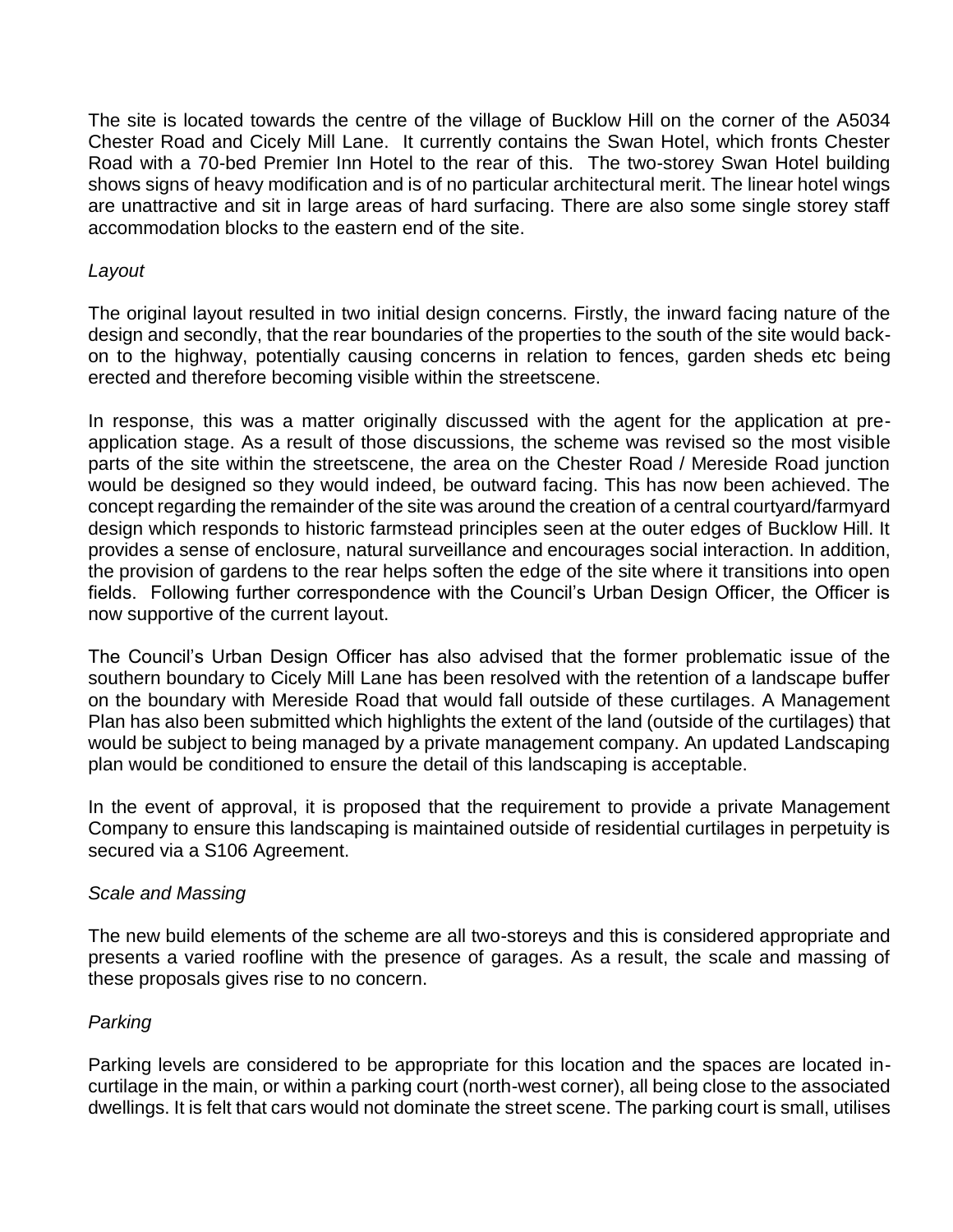an appropriate material palette and is well-integrated with landscape elements reducing the impact of the parked cars to the street.

### *Mix*

Policy SC4 of the CELPS sets out that new residential development should provide or contribute to a mix of housing tenures, types and sizes to help support the creation of mixed, balanced and inclusive communities. The Policy also sets out how development should be able to meet and adapt to the long-term needs of the boroughs older residents.

The application proposes a mix of 3 to 5-bed properties and a mixture of detached and mews/terraced properties. It is considered that there is a sufficient mix and variation to create a mixed, balanced and inclusive community.

In response to how the development would be able to meet and adapt for the long-term needs of the borough's older residents, the agent has advised that this mix will offer something to older residents by comprising a mix to meet needs for larger properties or for those wanting to downsize. The mix of family homes will also free up smaller properties that may be suited to older people elsewhere. There is also scope for future adaptions if required.

### *Appearance*

The architecture is essentially traditional in both style and detail and it clearly draws from the local vernacular without resorting to pastiche. A suitably limited materials palette is suggested. However, to ensure that quality materials are used in the event of approval it is recommended a condition be imposed requiring the prior submission/approval of the specific detail of all facing, roofing and external hard surfacing materials.

### *Summary*

The previous urban design concerns have been addressed and the revised proposals are now supported. As such, it is considered that the proposal would respect the local rural character and adhere to Policies SE1 and SD2 of the CELPS, the Cheshire East Design Guide SPD and the NPPF.

# Amenity

Policy DC3 of the MBLP states that development should not significantly injure the amenities of amenities of adjoining or nearby residential property or sensitive uses due to (amongst other considerations): loss of privacy, sunlight and daylight, an overbearing impact and environmental considerations. Policy DC38 of the MBLP provides minimum separation distances.

Policy SE1 of the CELPS states that development should ensure an appropriate level of privacy for new and existing residential properties.

The closest neighbouring residential properties to the application site are the occupiers of Holly Tree Cottage to the north, Whitehouse Farm to the north-east, Aldrin and Willowdale to the south and Brook Lodge to the south-east.

Given how far away all of these residential properties are to the site, in excess of 65 metres, it is not deemed that the development would result in any unacceptable neighbouring impacts in terms of loss of privacy, light or an overbearing impact.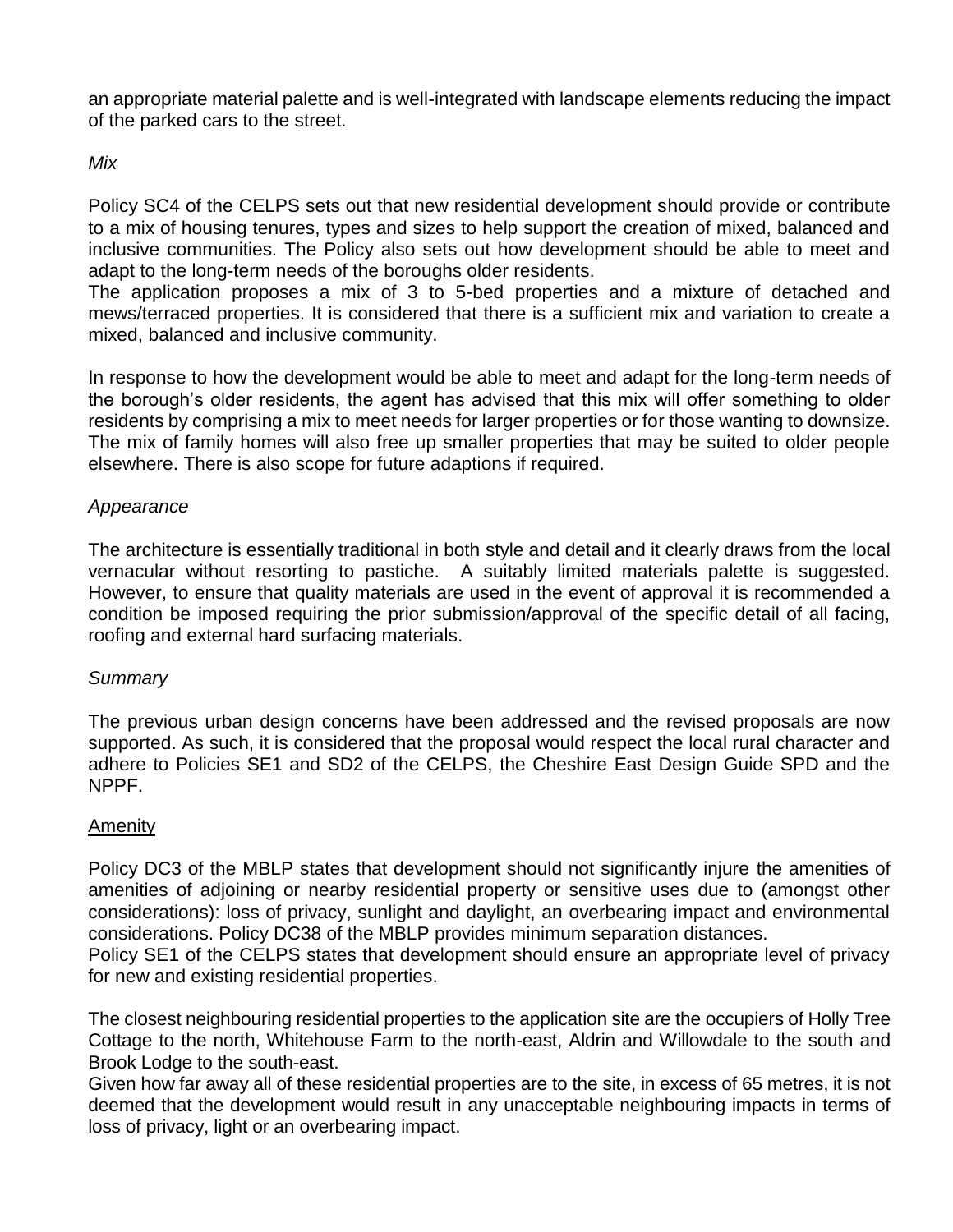In relation to environmental matters, the Council's Environmental Protection Officer has reviewed the application proposals and advised that they have no objections, subject to a number of conditions including the implementation of electric vehicle charging infrastructure details, the submission/approval an updated Conceptual Model (contaminated land), the submission/approval of a verification report (contaminated land); the submission/approval of a soil verification report and; works should stop in the event that contamination is identified. A number of infomatives are also proposed including that the team would expect future reporting in relation to contaminated land to reflect the revised proposals.

Having regard to the future occupiers of the proposals themselves, subject to a number of openings being conditioned to be obscurely glazed to prevent loss of privacy, it is not deemed that the future occupiers of the proposed development's amenities would be harmful as a result of the layout and arrangement of the development proposed. Sufficient private amenity space for the future occupiers is being proposed.

As such, subject to the above conditions and informatives, it is considered that the development would adhere to Policies DC3 and DC38 of the MBLP and the amenity aspect of Policy SE1 of the CELPS.

#### Highways

Policy CO1 of the CELPS and saved Policy DC6 of the MBLP consider matters of highway safety.

The application is supported by an updated Transport Statement in conjunction with the revised layout, which has considered the following matters: Accessibility, trip generation and sustainable travel plan measures.

### *Traffic Impact*

The Council's Highway's Officer has advised that given the previous use of the site, the proposed 17 residential units represents a significant reduction in traffic generation compared to the previous use of the site and is a highway benefit of the scheme.

#### *Access and Visibility*

The existing access is to be used to serve the main part of the development. The carriageway width is 4.8 metres with a 2-metre footway on the western side and 1.5 metre on the eastern side. The rear of the site is a shared surface arrangement serving four dwellings. This main access provides 2.4 metre x 43 metre splays which is deemed acceptable.

No access or visibility concerns are raised in relation to the 2<sup>nd</sup> access proposed onto Chester Road to serve plots 15-17.

### *Parking/Cycle parking*

The level of parking for each unit is in compliance with CEC parking standards. In the event of approval, a condition requiring the submission/approval of cycle parking and storage within the curtilage of the dwellings is proposed.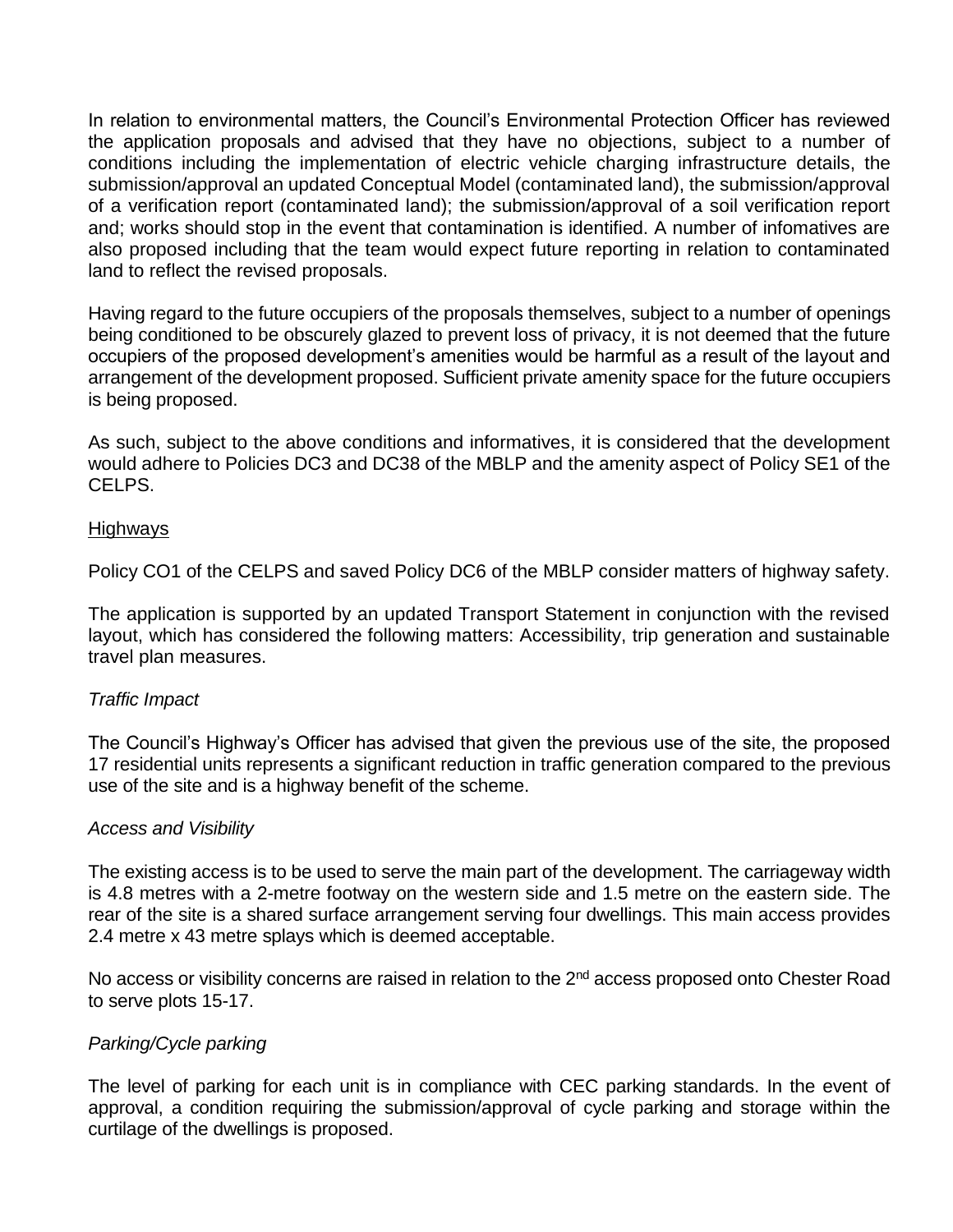### *Summary*

This is a previously developed site being re-used for private residential use with the access arrangements largely remaining the same. The Council's Highway's Officer advises that the internal road layout is an acceptable standard to serve the units proposed and provides a sufficient level of parking. As such, no highway objections are raised

The proposals are therefore deemed to adhere with Policy DC6 of the MBLP.

#### Landscape

The crux of Policy SE4 (Landscape) of the CELPS is to conserve the landscape character and quality and where possible, enhance and effectively manage the historic, natural and man-made landscape features that contribute to local distinctiveness of both rural and urban landscapes.

The submission includes a Visual Impact and Settlement Character Appraisal Document and a Landscape and Visual Appraisal. This identifies that the application site lies within the boundary of a designated landscape the 'Rostherne/Tatton Local Landscape Designation Area' and offers baseline information on the application site and surrounding area, which is located within the area identified in the Cheshire East Landscape Character Assessment as LCT 5: Wooded Estates and Meres and specifically LCA 5d: Tatton and Rostherne and the wider landscape on the western side of the Chester Road falls within the LCT 7: Lower Wooded Farmland area and specifically LCA 7a: Arley.

The Visual Appraisal identifies a number of receptors, identifies as those using Public Rights of Way on Footpaths FP1 Rostherne, FP6 Mere and FP3 Mere, and Road Users on Cicely Lane, Mereside Road/Chester Road and Bucklowhill Lane/Chapel Lane. These indicate that there will be partial and oblique views that reduce as landscape proposals mature, as will the visual effects for road users. The Landscape Appraisal indicates that the proposals will, in the longer term, result in minor beneficial effects, although in the shorter term they can be expected to generate neutral landscape and visual effects. The Council's Landscape Officer broadly agrees with the appraisal.

The Council's Landscape Officer does not consider that the proposals will result in any significant landscape or visual impacts. Should this application be recommended for approval, the Officer recommends a condition requiring the submission/approval of a landscaping scheme for the site and an associated landscaping implementation condition. Subject to these conditions, it is considered that the proposals would adhere with Policy SE4 of the CELPS.

### Trees & Hedgerows

Policy SE5 of the CELPS relates to trees, hedgerows and woodland. The crux of the policy is to protect trees that provide a significant contribution to the amenity, biodiversity, landscape or historic character of the surrounding area.

The application site boundary includes the former Swan Hotel which comprises of occasional established trees with groups of closely spaced semi-mature and early mature planting of lower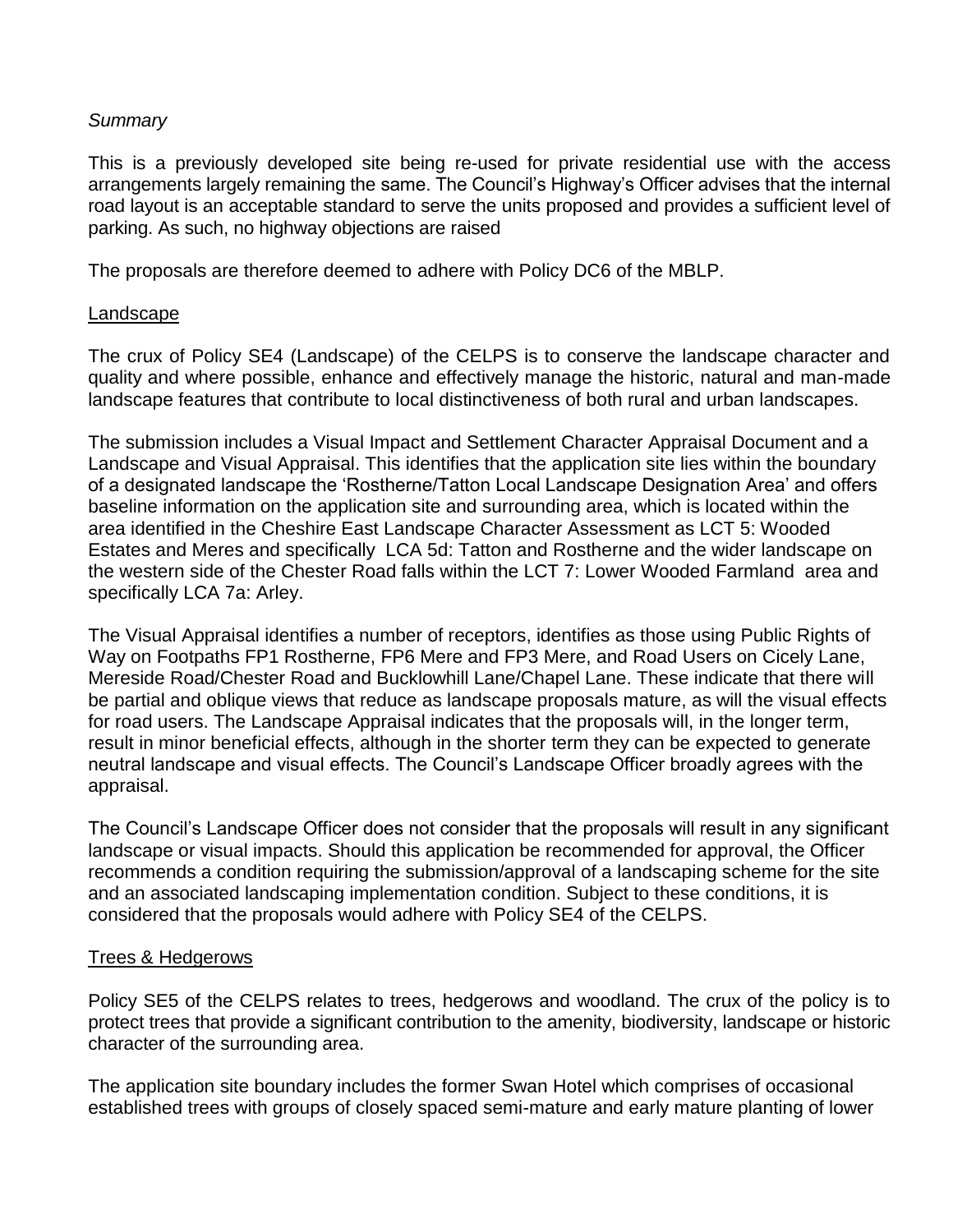quality trees. The site is not within a Conservation Area and no statutory protection applies to any of the tree cover on the site.

The application has been supported by an Arboricultural Implications Assessment (AIA) and Arboricultural Method Statement (AMS). The survey has identified 6 individual trees, 7 groups of trees and 3 hedgerows on the site comprising of 1 individual and 2 groups of moderate quality B Category trees, five individual and 4 groups of low-quality C Category trees and 1 poor quality U Category group unsuitable for retention irrespective of development. Of these, 4 individual (T2, T3, T5 & T6) and 4 groups (G1, G3, G5, G6) of low-quality trees and a small section of moderate quality group G7 will be removed for the access and a substation, all of Hedgerow H2 and part of H3 are proposed for removal to accommodate the proposal. The Council's Tree Officer has advised that none of the individual or groups of trees shown for removal are of any arboricultural significance which renders them worthy of formal protection.

The retention of moderate quality trees, boundary screening along Cicely Mill Lane and a wooded area to the eastern corner of the site will serve to maintain some of the existing screening which these trees collectively provide the site from the south and east. However, the Council's Tree Officer advises that opportunities exist to further strengthen boundary planting around the site.

The submitted AIA and AMS have appraised a layout which has now been superseded by a revised layout as indicated on the Landscape Proposals (M3113-PA-01-V6). The revised layout shows alterations in terms of position of plots to offsite tree T4. However, the Council's Tree Officer has advised that this can be addressed in an updated AIA and AMS should this application be approved.

The Council's Tree Officer advises that the revised layout does not appear to present any significant additional impacts in terms of further tree removals although the amendments to the layout and position of garden boundaries to plots 3-8 appear to have arisen in a reduction in the extent of the indicative new planting originally proposed on Landscape Proposal Plans (M3113- PA-01-V4).

Local Plan Policy SE 5 requires that all developments should ensure the sustainable management of trees, woodlands and hedgerows including the provision of new planting within new development to retain and improve canopy cover, enable climate adaptation resilience, and support biodiversity. Given the extent of tree removals proposed it is considered this planning application provides an opportunity to incorporate new planting in accordance with this policy which demonstrates adequate mitigation has been provided, and a commitment to strengthening and enhancing the existing boundary screening. It is recommended that if planning permission is granted a condition should be attached which requires the submission of a landscape scheme which addresses the requirements of this policy.

As such, subject to policies to conditions to ensure; remaining tree retention, the submission/approval of a tree protection plan, the submission/approval of an updated AMS and the submission/approval of a service/drainage layout, the proposal is deemed to adhere with Policy SE5 of the CELPS.

### Nature Conservation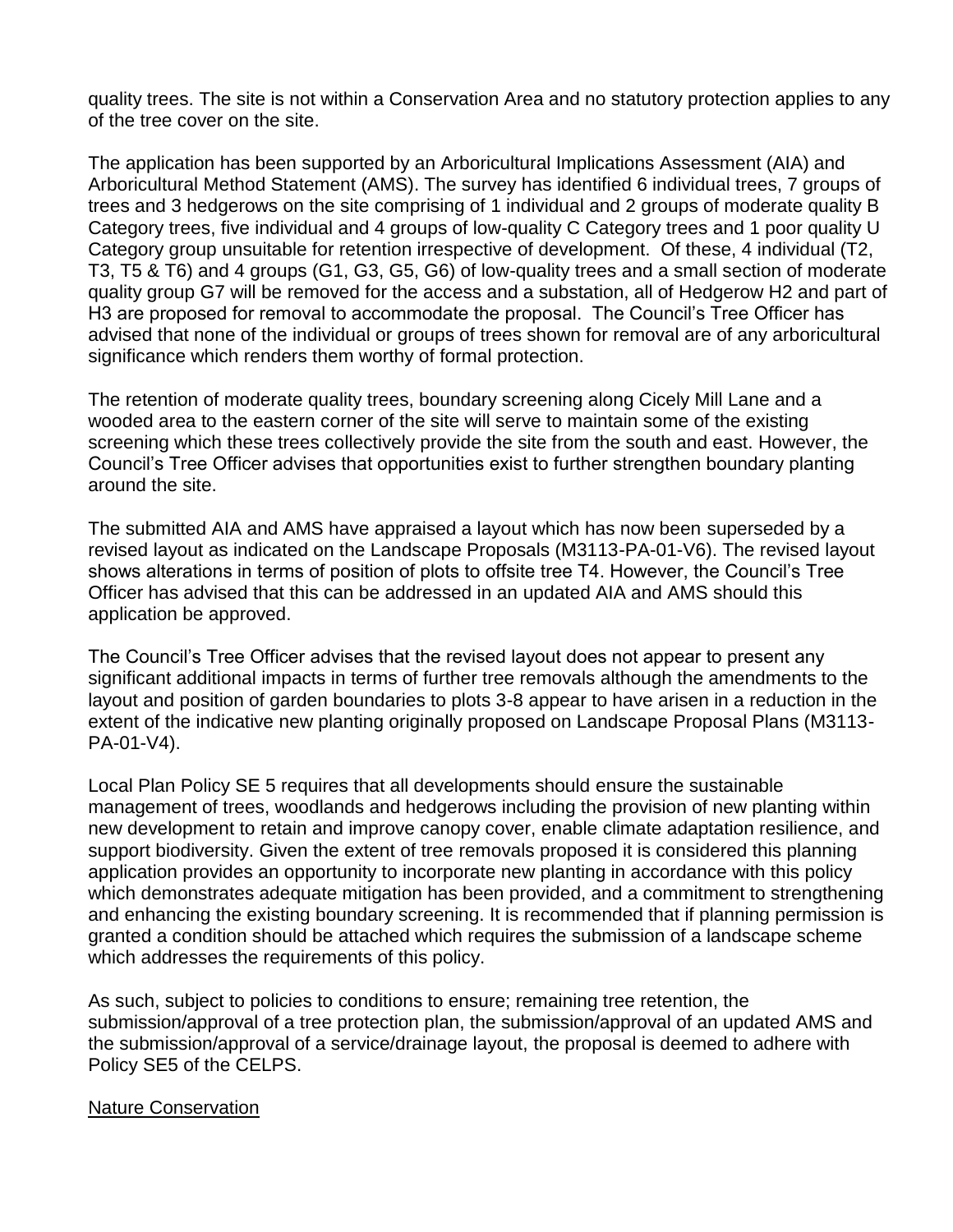The application is supported by various ecology surveys. The key ecology considerations are broken down below.

### *Rostherne Mere SSSI Impact Zone*

The proposed development falls within Natural England's SSSI impact zone. Natural England ask that for proposed developments in this location they are consulted on the potential risk from 'Any residential developments with a total net gain in residential units'.

Due to the site's proximity to a RAMSAR site (Rostherne Mere), the Council's Nature Conservation Officer undertook an Assessment of Likely Effects (ALSE) as part of the Habitat Regulations Assessment process which the Council's Officer does to assess the anticipated impact of the development upon a European designated site. The conclusion of the ALSE was that due to a risk of aquatic pollution, a significant effect is likely as a result of the proposals.

The next stage of the HRA process was to complete an *Appropriate Assessment* (AA), which can take into consideration proposals made in the submitted *Ecological Statement* (Rachel Hacking Ecology, 20/09/2021). The conclusion of the AA was that provided the mitigation measures were adhered to, a significant effect on the RAMSAR is not likely to occur.

As such, in the event of approval, the Council's Nature Conservation Officer recommends a condition be imposed requiring adherence to the mitigation measures proposed in the Ecological Statement.

Natural England have requested that the HRA is re-run following the submission of a Construction Environmental Management Plan (CEMP). In the event of approval, the requirement to provide a CEMP is required and a requirement that it should include the ecology elements included within the submitted Ecological Statement.

### *Bats*

A daytime inspection and activity surveys were carried out late in the 2020 bat season. Some evidence of bats was recorded during the daytime survey. Due to this and the suitability of the building for roosting bats, the ecologist who undertook the survey has recommended that further bat activity surveys are undertaken in order to gather sufficient data to make a confident assessment of the likely presence of legally protected roosts on site.

The required surveys were carried out in optimum conditions during the 2021 bat season. No legally protected roosts were identified. The Council's Nature Conservation Officer advises that no further survey effort is required for bats for this application provided works commence before May 2022. Should the start of works be delayed beyond that date an update assessment may be required. A condition to this effect is proposed in the event of approval.

### *Breeding Birds*

If planning consent is granted, a condition is requested to protect nesting/breeding birds.

### *Schedule 9 Species*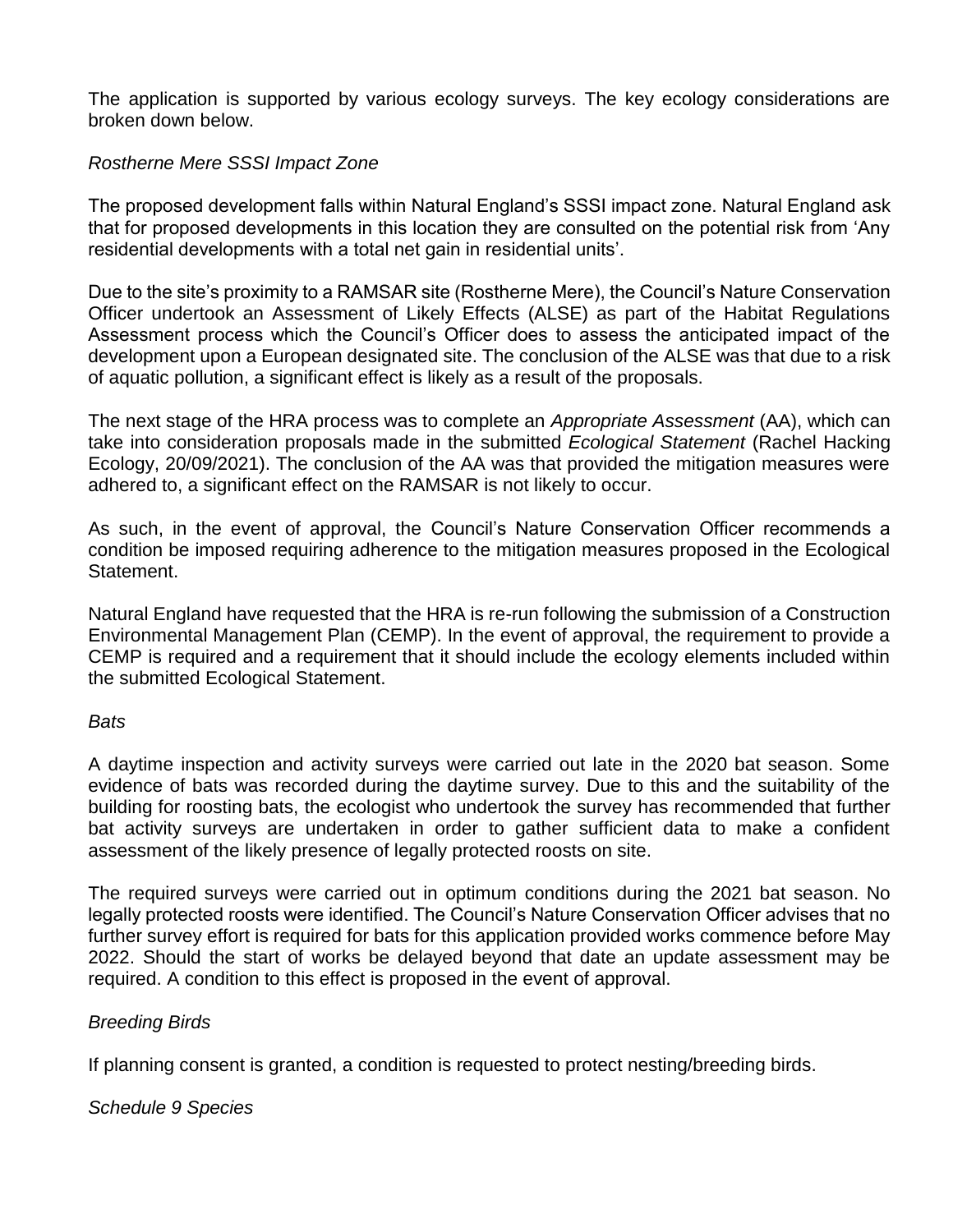Japanese knotweed is present on the proposed development site.

If the applicant intends to move any soil or waste off site, under the terms of the Environmental Protection Act 1990 any part of the plant or any material contaminated with Japanese knotweed must be disposed of at a landfill site licensed to accept it and the operator should be made aware of the nature of the waste.

An informative to this effect will be put on the decision notice in the event of approval.

### *Ecological Enhancement*

Policy SE3(5) of the CELPS requires all developments to aim to positively contribute to the conservation of biodiversity. This planning application provides an opportunity to incorporate features to increase the biodiversity value of the final development in accordance with this policy. The Council's Nature Conservation Officer therefore recommends that if planning permission is granted a condition should be attached which requires the submission of an ecological enhancement strategy.

Subject to the above conditions, it is considered that the proposal adheres with Policy SE3 of the CELPS and Policy NE11 of the MBLP.

#### Flooding and Drainage

The application site does not fall within a Flood Risk Zone 2 or 3, but within Flood Risk Zone 1 – the lowest flood risk category which covers all of England. However, due to the size of the application site, the application is required to be supported by a Flood Risk Assessment (FRA). This has been provided, as have various other drainage documentation, updated to reflect the current layout iteration.

The Council's Flood Risk Officer has reviewed the proposals and advised that they have no objections in principle, subject to a condition that the development be carried out in accordance with the submitted Flood Risk Assessment and a condition requiring the submission/approval of an overall detailed drainage strategy (which restricts the maximum discharge rate for this development) and associated management and maintenance plan.

In consideration of matters of drainage, United Utilities have not commented on the revised proposals. However, in response to the original layout, they raised no objections, subject to the following conditions: implementation of the submitted surface water drainage strategy and the submission/approval of a sustainable management and maintenance plan. It is considered that these are still relevant given that the drainage strategy has not significantly altered.

Subject to the suggested conditions, the application is considered to adhere with Policy SE13 of the CELPS.

#### Affordable Housing

Policy SC5 of the CELPS refers to Affordable Housing. It states that in residential developments, 30% affordable housing will be provided in developments of 15 or more dwellings (or 0.4 hectares) in Principal Towns and Key Service Centres or in developments of 11 dwellings or more (or that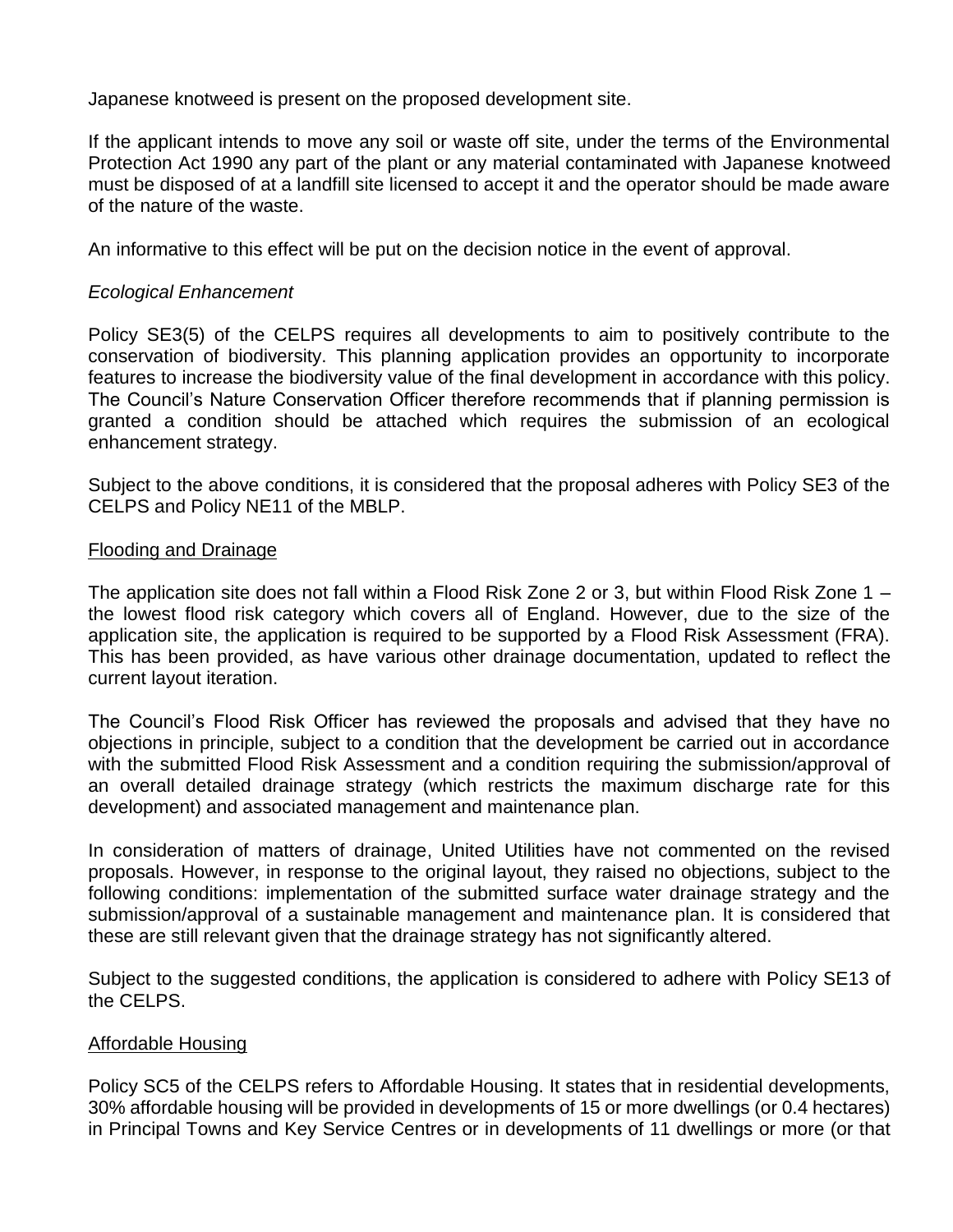have a combined gross floorspace of more than 1000sqm) in Local Service Centres and all other locations.

The applicant has not proposed any affordable housing as part of the proposals. They advise that this is because the site qualifies for the Government's Vacant Building Credit which incentivises brownfield redevelopment and regeneration by reducing affordable housing requirements on qualifying sites.

Government guidance on this incentive is provided within the Planning Obligations NPPG. To be applicable, there are qualifying criteria. These are:

- 1. That the buildings on site must be vacant for at least 6 months; and
- 2. The buildings need to have been vacant for reasons other than the redevelopment of the site

The applicant has set out why they consider the proposals adhere with these requirements. More specifically:

- 1. That the buildings have been vacant since February 2020, a period in excess of 12 months; and
- 2. The reason for them becoming vacant was the impact upon trade of the opening of the new A556 link road between the M6 and M56

Where a vacant building is either demolished to be replaced by a new building or re-used, the developer is offered a financial credit equivalent to the existing gross floorspace of the relevant vacant buildings when the local planning authority calculates any affordable housing contribution which will be sought.

It has been calculated that the floorspace of the existing buildings sought to either be re-used or demolished is greater than the floorspace of the development proposed. As such, there is no affordable housing requirement. This conclusion is accepted by the Council's Affordable Housing Officer.

# **Education**

The Council's Education Officer has advised that it is not necessary for the proposals to provide a financial contribution to either primary, secondary or special education needs at this time.

### NHS

The proposals will not trigger the provision of a contribution towards health.

### Public Open Space (POS) & Recreation and Outdoor Sport

Policy SE6 of the CELPS requires all developments to protect and enhance existing open spaces and recreation facilities, encourage improvements in their quality and provide adequate open space (to name a few). In order to assess the adequacy of the open space, a table (13.1) is provided within the subtext of Policy SE6 which sets out open space standards.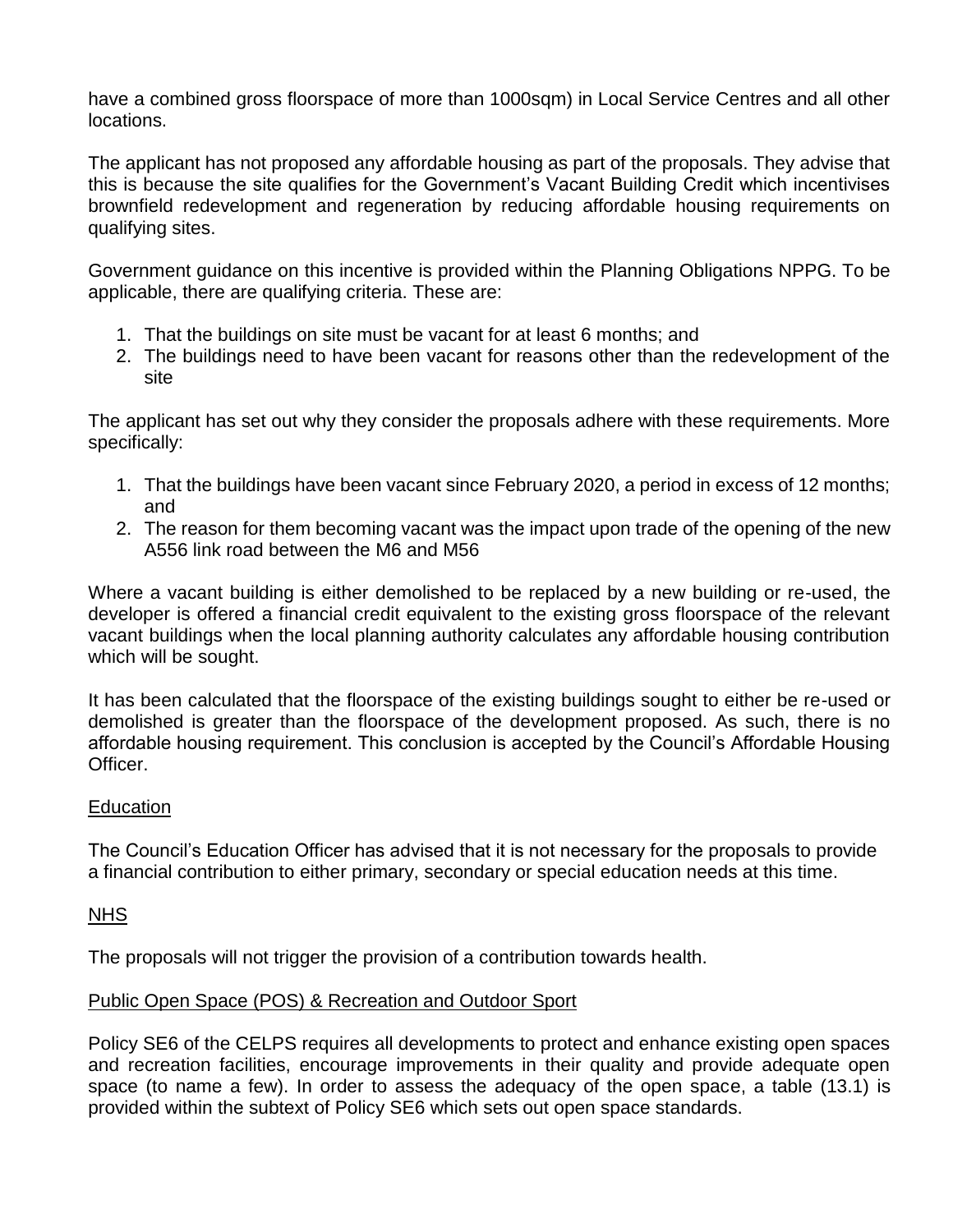Being a major development, the provision of Public Open Space [play and amenity] and Recreation and Outdoor Sport is required in line with Policy SE6 of CELPS.

The Council's ANSA Green Space Officer advises that as this is not being provided on-site, a commuted sum in lieu of on-site provision will be required, for the provision of those facilities off site.

The POS commuted sum required will be £3,000 per family dwelling, a total of £51,000 and which will be used to make additions, improvements and amendments to the play and amenity facilities within High Legh. The commuted sum will be required on commencement of development and there will be a 15 year spend. The council regularly works with the local community of High Legh on improving these facilities, for which there is high demand.

The commuted sum for Recreation and Outdoor Sports will be £1,000 per family dwelling, a total of £17,000 and which will be used to make additions improvements and amendments in line with the Council's adopted Playing Pitch Strategy in the Knutsford analysis area, in which the application site sits. Again, the commuted sum will be required on commencement of development and will have a 15 year spend period.

This would be secured via a Section 106 Agreement in the event of approval and the applicant has agreed to the requirements.

### Other matters

In response to points raised by objectors which have not already been addressed:

Criterion 6 from CELPS policy EG2 (Rural Economy) sets out that within locations such as the application proposals, developments that support the retention and delivery of community facilities such as shops and public houses, and villages will be supported, where they further adhere with various other requirements. Objectors have advised that the application proposals are contrary to this policy.

In response, Policy EG2 is silent on the loss of community services and does not provide any criteria against which to address a loss.

It is recognised that draft policy REC5 from the draft SADPD sets out that any community facility that makes a positive contribution to the social or cultural life of a community should be retained 'unless suitable alternative provision is made'. In response, the public house has been closed for almost 2 years so does not currently provide a positive contribution. Although the former public house appeared to be highly valued by the local community, the public house is not a formal Asset of Community Value. In addition, only moderate weight at most is to be afforded to emerging policies in the SADPD at this time. When this is considered in conjunction with the fact that the applicant has marketed the facility for 2 ½ years with no offers being received from any party who wishes to continue the use, it is not deemed necessary to insist that a replacement facility should be provided in this instance.

An objector has suggested that at no point was the public house was marketed publicly as a public house/restaurant. The objector has advised that the marketing specifically referred to the site as being potentially re-developed for 'housing, care or retirement living'. In response, the agent for the applicant has advised that the site was marketed with no minimum asking price and on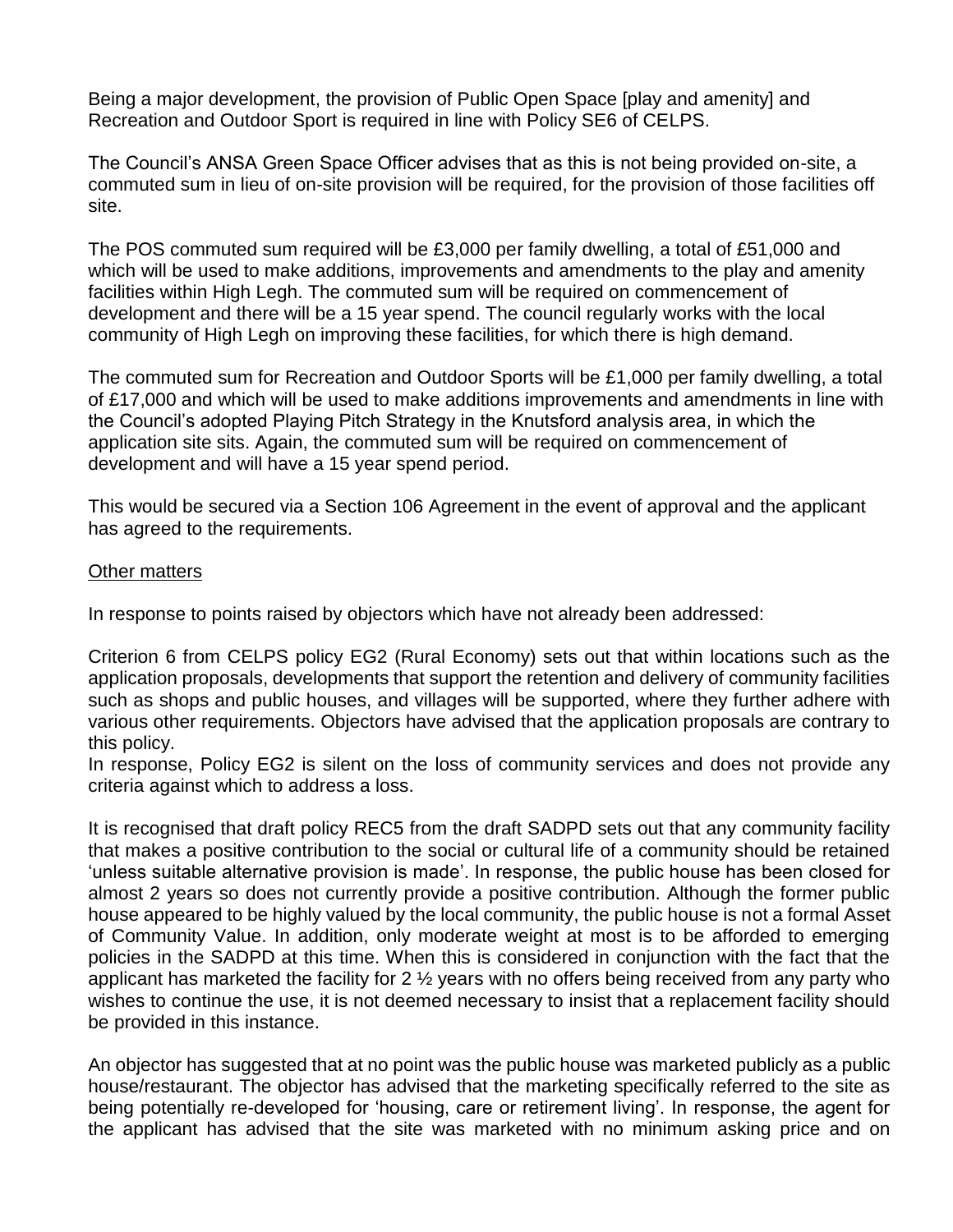conditional and unconditional basis, therefore operators interested in a continued public house/restaurant use would not be deterred from making an offer. 'Housing, care and retirement' were suggested as potentials to widen the marketing search, which the agent for the application sets out was clearly needed as no pub or hotel operator or other persons interested in continuing the existing use made an offer.

An objector has suggested that other rural public houses are thriving in Cheshire East therefore suggesting that it's difficult to believe that the use as a public house is not viable. In response, the applicant has provided financial justification to demonstrate the year-on-year decline of the business and has marketed the site for a lengthy period without another group or persons putting in an offer to continue the use. In such circumstances, it is deemed reasonable to consider alternative uses.

### **Heads of Terms**

If the application is approved, a Section 106 Agreement will be required to secure the following:

- Contribution of £68,000 towards off-site Public Open Space (POS), Recreation and Outdoor Sports improvements (£51,000 towards off-site POS improvements & £17,000 towards off-site Recreation & Outdoor Sport improvements)
- Requirement to provide a private management plan to manage landscaping outside of domestic curtilages

### **CIL Regulations**

In order to comply with the Community Infrastructure Levy (CIL) Regulations 2010 it is necessary for planning applications with legal agreements to consider the issue of whether the requirements within the S106 satisfy the following:

- (a) necessary to make the development acceptable in planning terms;
- (b) directly related to the development; and
- (c) fairly and reasonably related in scale and kind to the development.

The total financial contribution of £68,000 is deemed necessary to ensure that the impact of the development upon nearby Public Open Space and Recreation and Outdoor Sports is mitigated.

The requirement to establish/hire a Management Company to manage the landscaping of the site outside of residential curtilages is required to ensure the development remains well screened from the most public vantage points in perpetuity.

The requirements are therefore considered to be necessary, fair and reasonable in relation to the development. The S106 recommendation is compliant with the CIL Regulations 2010.

### **Conclusions**

The site lies entirely within the Cheshire Green Belt. Planning policy seeks to control new development within the Green Belt and does not support the construction of new buildings or uses within it, unless it is for one of the purposes set out in the policy. Those purposes include: the re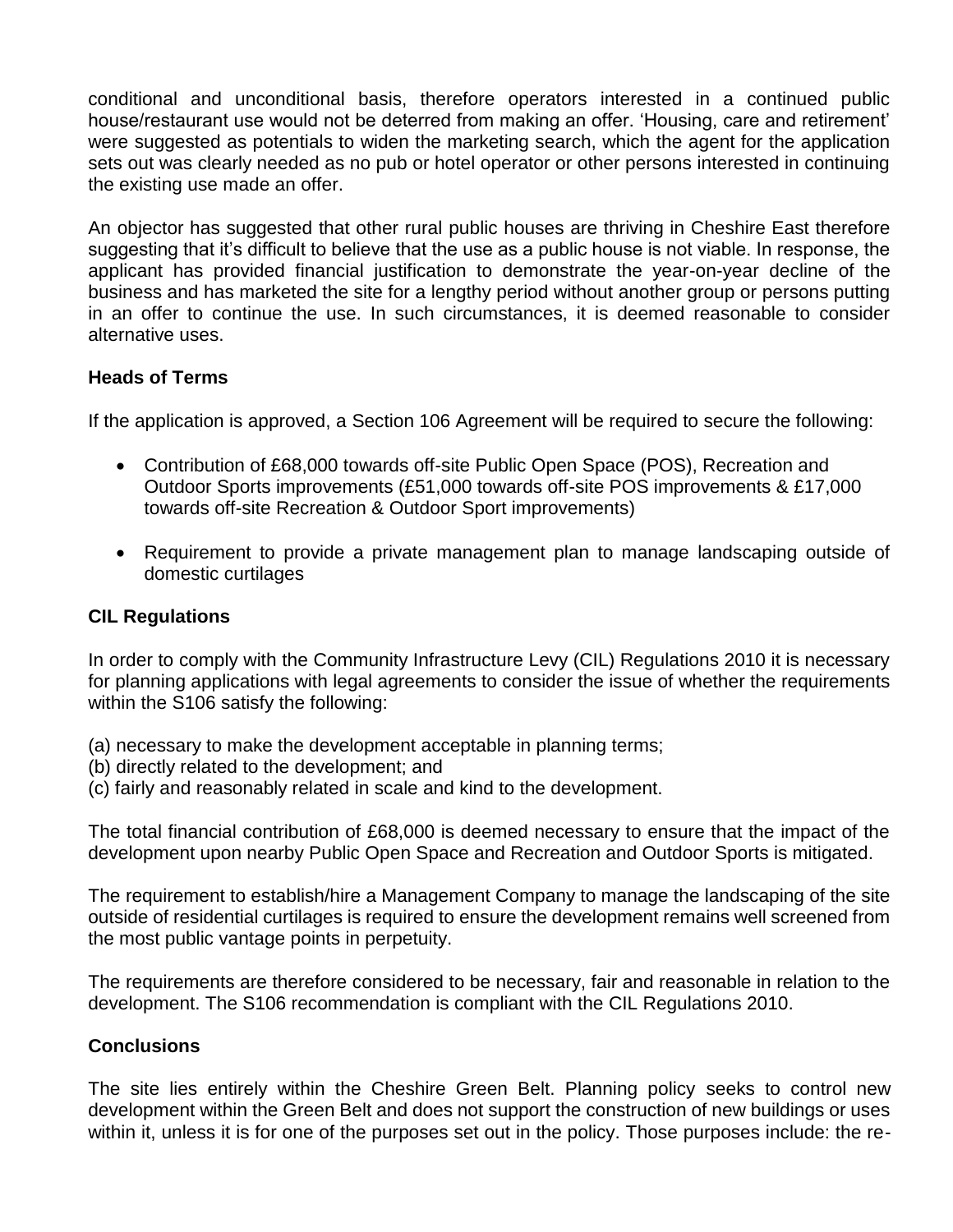use of buildings provided they are permanent and substantial, and the development preserves the openness of the Green Belt and purposes of including land within it. In addition, it includes the redevelopment of previously developed land so long as the development does not have a greater impact on the openness of the Green Belt than the existing development.

The proposed development is deemed to fall within and adhere with the requirements of these Green Belt policy exceptions. As such, the proposals are deemed to represent appropriate development in the Green Belt.

Although the built form of the most historic elements of the on-site public house (The Swan) are to be retained as part of the development (as a conversion), the loss of the public house as a community facility is a material consideration. The applicant has submitted financial and marketing information to the Council which is deemed to effectively validate the reasons why the now former public house closed and demonstrates that the business was marketed for a sufficient period of time (2 ½ years) without any formal offers for the continuation of the use being received. As such, whilst the loss is regrettable, the weight afforded to its loss is limited at best. It is not the purpose of the planning system to perpetuate the continuation of a non-viable use in order to meet social objectives. It is also not the role of this application to consider alternative proposals for the site when no such proposals have been submitted for consideration/assessment at this time.

Although the location of the site is relatively isolated from larger communities and their associated public facilities, making it highly likely that the future occupiers would rely heavily of the use of private motor vehicles to travel to and from the site, this has historically been the case on this site given that the previous use was that of a public house and a hotel.

Planning benefits are derived from the re-use of two of the three most historical buildings on site. These are not formal heritage assets but have been identified as 'non-designated heritage assets' during the application process and as such, the retention of these, as well as the on-site milepost, as part of the development is welcomed.

No issues are deemed to be created by the application proposals with regards to design, amenity, highway safety, landscape, trees, ecology or flood risk and drainage, subject to a S106 Agreement to secure the management of the landscaping outside of the curtilages on site and conditions, where deemed necessary.

The application proposals will provide a commuted sum towards off-site Open Space in line with policy. This is proposed to be secured via S106 Agreement in the event of approval. No affordable housing is required as part of the development proposals when Vacant Building Credit is applied. The development does not trigger the requirement to provide health of education contributions due to the number of dwellings sought.

Subject to a S106 Agreement to ensure an on-site management company is provided to manage landscaping outside of curtilages in addition to securing the required commuted sums towards offsite open space improvements, along with planning conditions, the application is recommended for approval.

### **RECOMMENDATIONS**

**APPROVE subject to a S106 Agreement to secure:**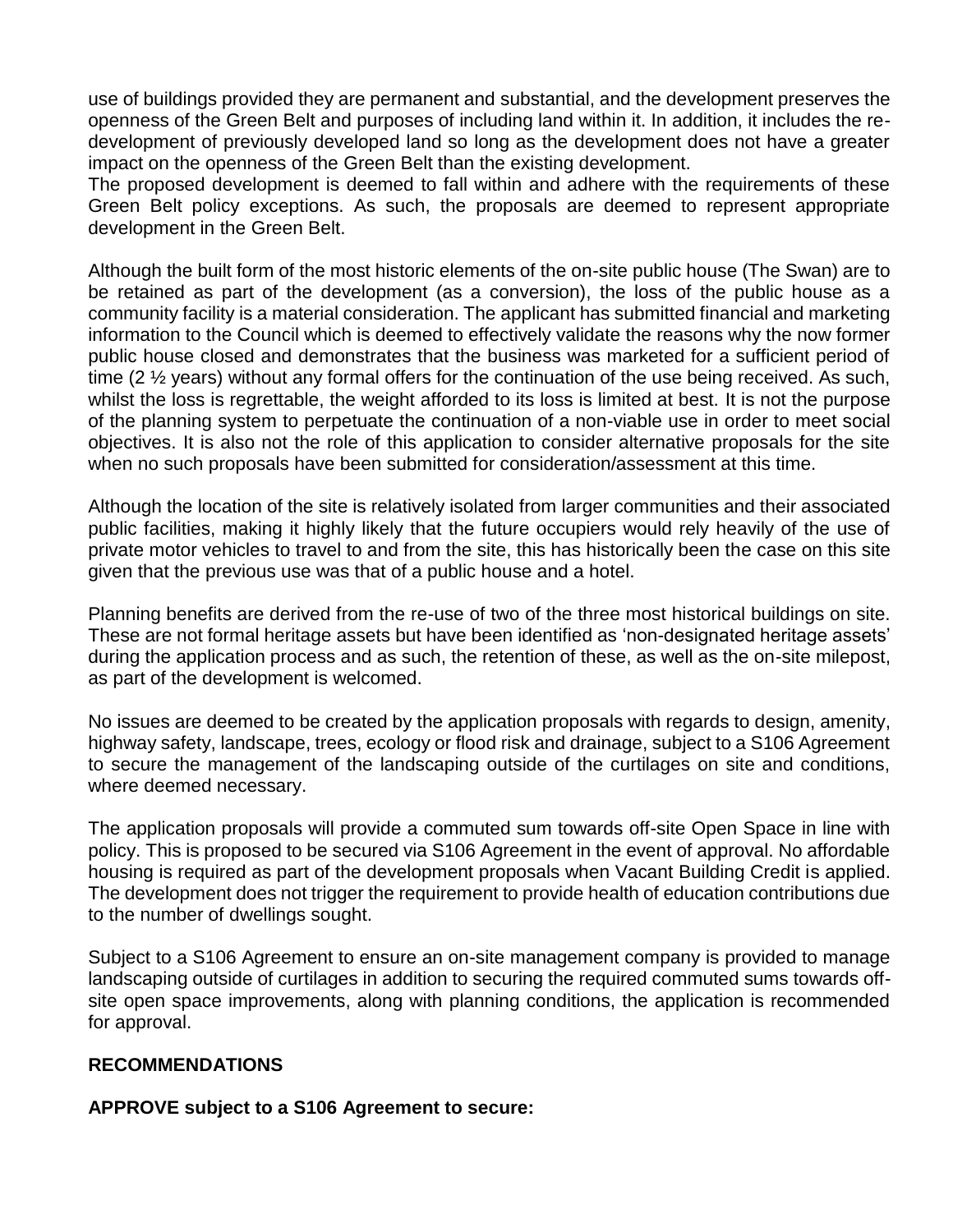| S106                          | <b>Amount</b>                   | Trigger                       |
|-------------------------------|---------------------------------|-------------------------------|
| Public Open Space &           | £51,000 towards off-site        | Prior to commencement         |
| <b>Recreation and Outdoor</b> | POS improvements                |                               |
| Sports - Commuted             |                                 |                               |
| Sum                           | £17,000 towards off-site        |                               |
|                               | <b>Recreation &amp; Outdoor</b> |                               |
|                               | Sport improvements              |                               |
|                               |                                 |                               |
| Requirement to provide        | Secure requirement to           | Prior to occupation of any of |
| an on-site Management         | provide on-site                 | the development               |
| Company                       | Management                      |                               |
|                               | Company to manage               |                               |
|                               | out of curtilage                |                               |
|                               | landscaping                     |                               |
|                               |                                 |                               |

**And the following conditions:**

- **1. Time (3 years)**
- **2. Plans**
- **3. Submission/approval of facing, roofing and external hard surfacing materials**
- **4. Retention of Milestone**
- **5. Submission/approval of new or replacement window and door details to (Buildings 1 and 3)**
- **6. Any new or replacement fenestration to Buildings 1 and 3 should include reveals to match**
- **7. Removal of Permitted Development Rights (Part 1, Classes A-E and Part 2 Class A)**
- **8. Obscure Glazing provision** (*Plot 11 & 12 – First-floor side bathroom window, Plot 13 & 14– Both first-floor, side bathroom windows and Plot 15 – First-floor en-suite window on southern elevation)*
- **9. Implementation of electric vehicle charging infrastructure details**
- **10.Submission/approval an updated Conceptual Model (contaminated land)**
- **11.Submission/approval of a verification report (contaminated land)**
- **12.Submission/approval of a soil verification report**
- **13.Works should stop in the event that contamination is identified**
- **14.Submission/approval of cycle storage details**
- **15.Submission/approval of updated Landscaping scheme (incl boundary treatment)**
- **16.Landscaping – Implementation**
- **17.Submission/approval of levels details**
- **18.Tree retention**
- **19.Submission/approval of a Tree Protection Plan**
- **20.Submission/approval of an updated Arboricultural Method Statement**
- **21.Submission/approval of a service/drainage layout (trees)**
- **22.Ecological Mitigation - Implementation**
- **23.Submission/approval of a Construction Environmental Management Plan (CMP)**
- **24.Further Bat survey required if works do not start by May 2022**
- **25.Nesting/breeding birds**
- **26.Submission/approval of Ecological Enhancement Strategy**
- **27.Implementation of FRA**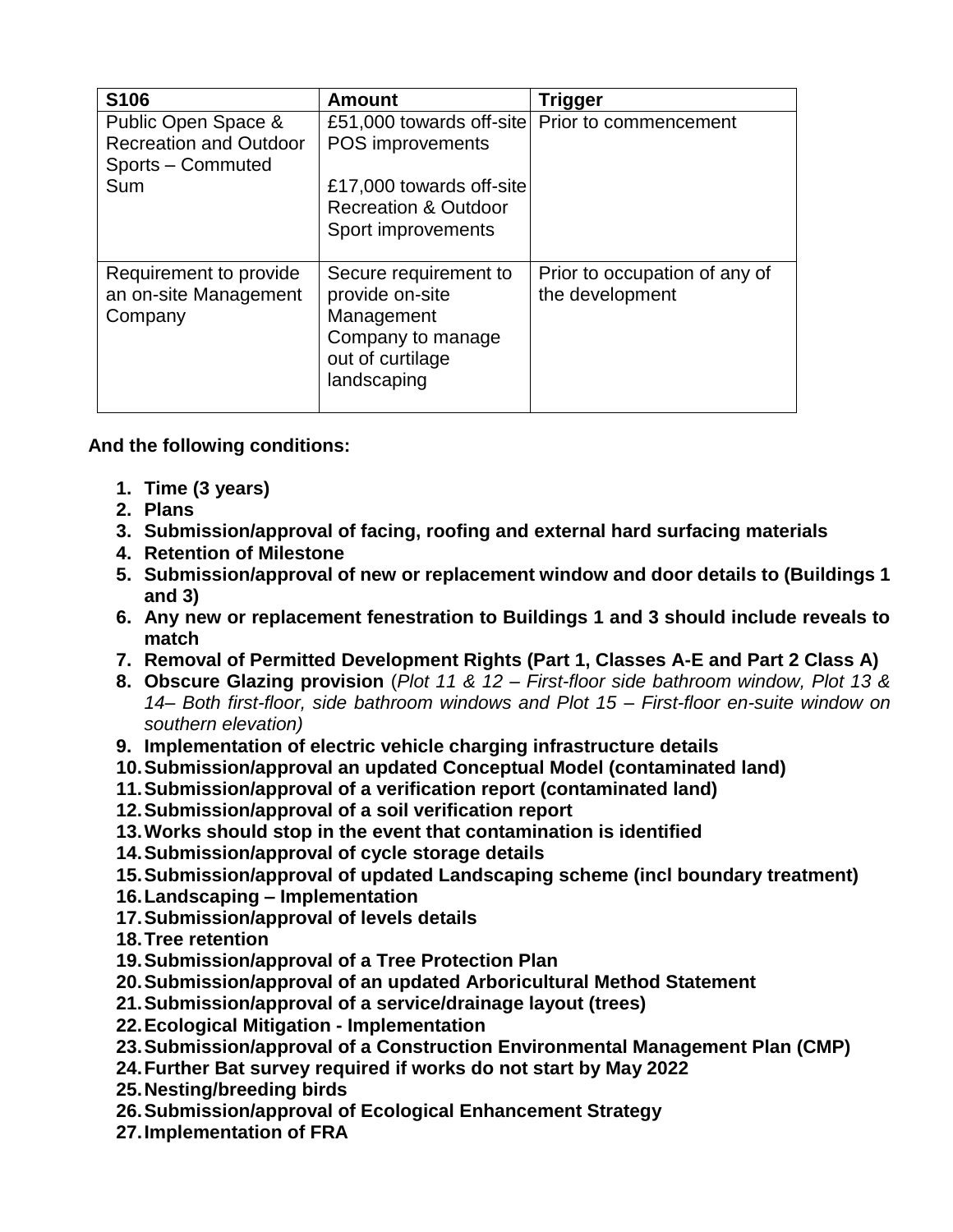## **28.Submission/approval of detailed overall drainage strategy 29.Submission/approval of a drainage management and maintenance plan**

*In order to give proper effect to the Committee`s intent and without changing the substance of its decision, authority is delegated to the Head of Planning (Regulation) in consultation with the Chair (or in their absence the Vice Chair) to correct any technical slip or omission in the resolution, before issue of the decision notice*